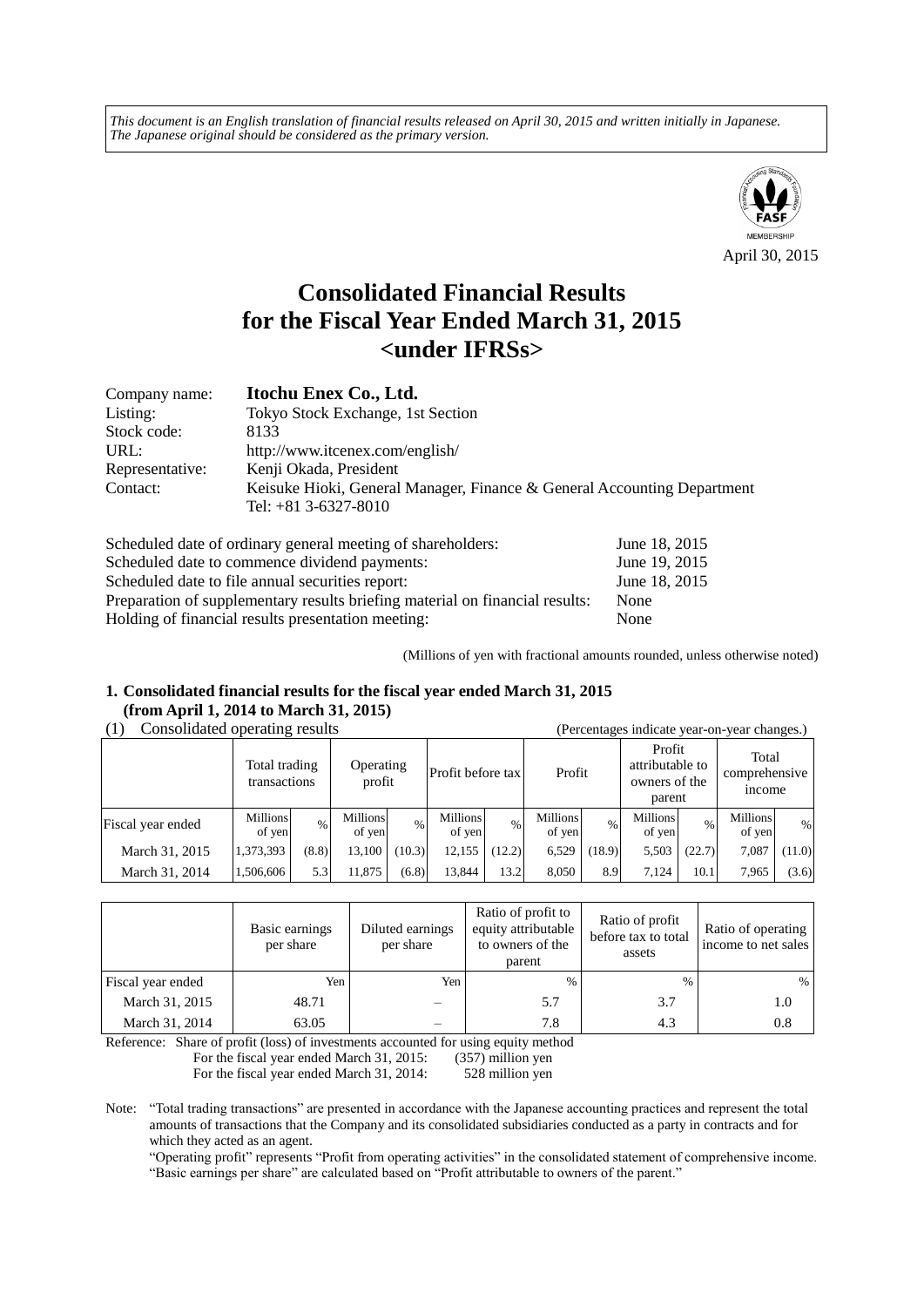### (2) Consolidated financial position

|                | Total assets    | Total equity    | Equity attributable<br>to owners of<br>the parent | Ratio of equity<br>attributable to<br>owners of the<br>parent to total<br>assets | Equity attributable<br>to owners of the<br>parent per share |
|----------------|-----------------|-----------------|---------------------------------------------------|----------------------------------------------------------------------------------|-------------------------------------------------------------|
| As of          | Millions of yen | Millions of yen | Millions of yen                                   | $\frac{0}{0}$                                                                    | Yen                                                         |
| March 31, 2015 | 329,059         | 112,947         | 97,432                                            | 29.6                                                                             | 862.30                                                      |
| March 31, 2014 | 321,032         | 103,563         | 94,144                                            | 29.3                                                                             | 833.20                                                      |

### (3) Consolidated cash flows

|                   | Net cash flows from<br>(used in) operating<br>activities | Net cash flows from<br>(used in) investing<br>activities | Net cash flows from<br>(used in) financing<br>activities | Cash and cash<br>equivalents at end of<br>the period |
|-------------------|----------------------------------------------------------|----------------------------------------------------------|----------------------------------------------------------|------------------------------------------------------|
| Fiscal year ended | Millions of yen                                          | Millions of yen                                          | Millions of yen                                          | Millions of yen                                      |
| March 31, 2015    | 34,336                                                   | (20, 410)                                                | (12,115)                                                 | 16,184                                               |
| March 31, 2014    | 17,530                                                   | (12, 556)                                                | (8, 859)                                                 | 14.251                                               |

## **2. Cash dividends**

|                                                    | Annual cash dividends per share |                           |                          |                    |       |                                    |                                            | Ratio of total                                                                                      |
|----------------------------------------------------|---------------------------------|---------------------------|--------------------------|--------------------|-------|------------------------------------|--------------------------------------------|-----------------------------------------------------------------------------------------------------|
|                                                    | First<br>quarter-<br>end        | Second<br>quarter-<br>end | Third<br>quarter-<br>end | Fiscal<br>year-end | Total | Total cash<br>dividends<br>(Total) | Dividend<br>payout ratio<br>(Consolidated) | amount of<br>dividends to<br>equity<br>attributable to<br>owners of the<br>parent<br>(Consolidated) |
| Fiscal year ended                                  | Yen                             | Yen                       | Yen I                    | Yen                | Yen   | Millions of yen                    | $\%$                                       | $\%$                                                                                                |
| March 31, 2014                                     | $\overline{\phantom{0}}$        | 8.00                      | -                        | 12.00              | 20.00 | 2,260                              | 31.7                                       | 2.5                                                                                                 |
| March 31, 2015                                     | $\overline{\phantom{m}}$        | 11.00                     | -                        | 11.00              | 22.00 | 2,486                              | 45.2                                       | 2.6                                                                                                 |
| Fiscal year ending<br>March 31, 2016<br>(Forecast) | $\overline{\phantom{m}}$        | 12.00                     |                          | 12.00              | 24.00 |                                    | 33.1                                       |                                                                                                     |

## **3. Consolidated earnings forecasts for the fiscal year ending March 31, 2016 (from April 1, 2015 to March 31, 2016)**

|                                         |                 |                               |                   |                  |                   |                   |                   |                                                       | (Percentages indicate year-on-year changes.) |
|-----------------------------------------|-----------------|-------------------------------|-------------------|------------------|-------------------|-------------------|-------------------|-------------------------------------------------------|----------------------------------------------|
|                                         |                 | Total trading<br>transactions |                   | Operating profit |                   | Profit before tax |                   | Profit attributable to<br>owners the of the<br>parent |                                              |
|                                         | Millions of yen |                               | % Millions of yen |                  | % Millions of yen |                   | % Millions of yen | %                                                     | Yen                                          |
| Six months ending<br>September 30, 2015 |                 |                               |                   |                  |                   |                   |                   |                                                       |                                              |
| Fiscal year ending<br>March 31, 2016    | 1,350,000       | (1.7)                         | 16,800            | 28.2             | 15,200            | (25.1)            | 8.200             | 49.0                                                  | 72.57                                        |

Note: The Company's performance is evaluated on a fiscal year basis. Accordingly, consolidated earnings forecasts for the first six months of fiscal year are not prepared.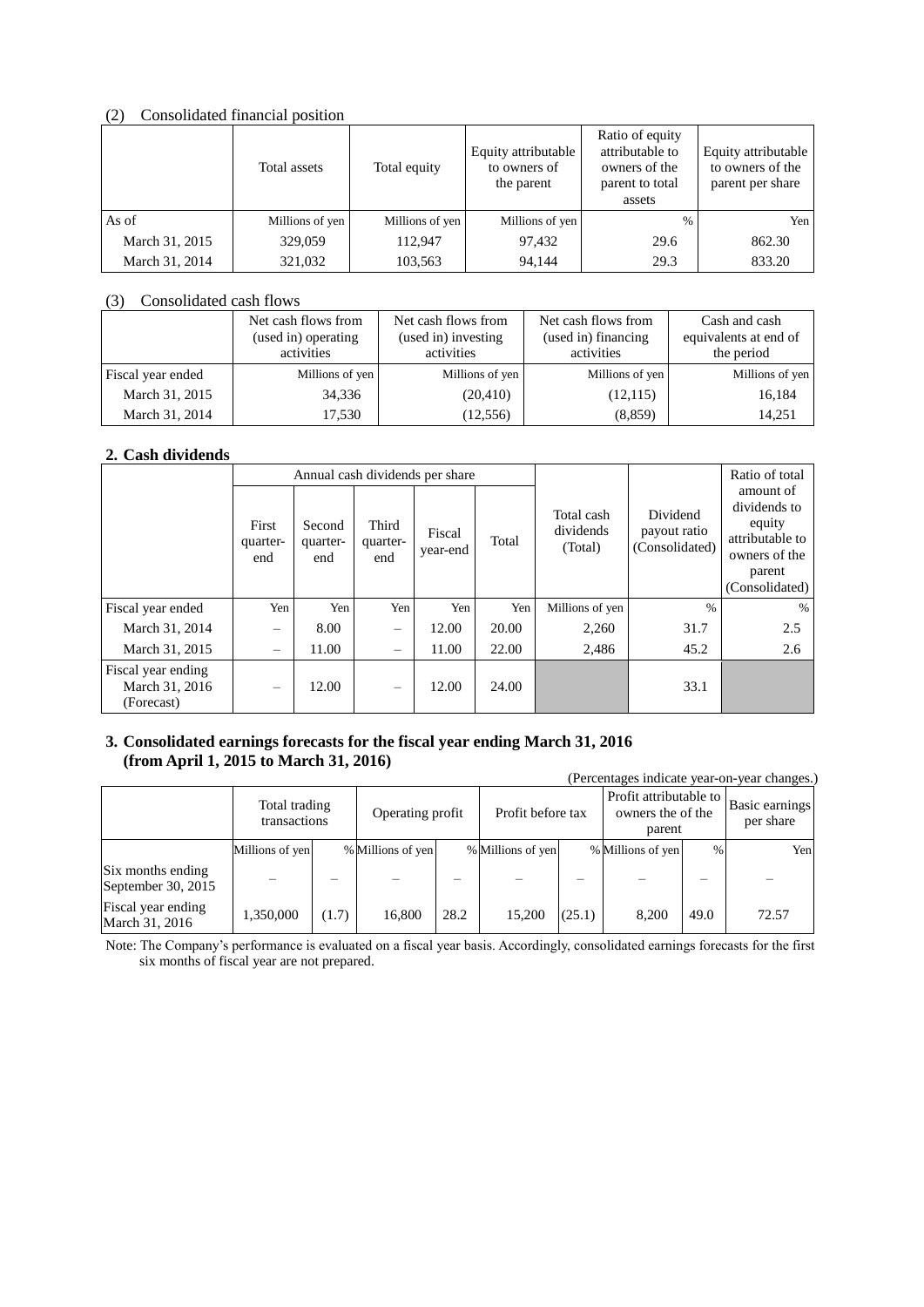#### **\* Notes**

- (1) Changes in significant subsidiaries during the period (changes in specified subsidiaries resulting in the change in scope of consolidation): None
- (2) Changes in accounting policies and changes in accounting estimates
	- a. Changes in accounting policies required by IFRS: Yes<br>
	b Changes in accounting policies other than the above: None
	- b. Changes in accounting policies other than the above:
	- c. Changes in accounting estimates: None

For details, please refer to "4. Consolidated Financial Statements (5) Notes to Consolidated Financial Statements" on page 16 of the attached materials.

- (3) Number of issued shares (ordinary shares)
	- a. Total number of issued shares at end of period (including treasury stock)

| As of March $31, 2015$ | 116,881,106 shares |
|------------------------|--------------------|
| As of March $31, 2014$ | 116,881,106 shares |

b. Number of treasury stock at end of period

| As of March $31, 2015$ | 3,891,149 shares |
|------------------------|------------------|
| As of March $31, 2014$ | 3,890,015 shares |

c. Average number of outstanding shares during the period

| Fiscal year ended March 31, 2015 | 112,990,565 shares |
|----------------------------------|--------------------|
| Fiscal year ended March 31, 2014 | 112,991,846 shares |

\* Indication regarding execution of review procedures

This financial results report is out of the scope of the audit procedures required by the Financial Instruments and Exchange Act. As of the time of disclosure of this financial results, the audit procedures for the financial statements pursuant to the Financial Instruments and Exchange Act are not complete.

\* Proper use of earnings forecasts, and other special notes

The forecasts and other forward-looking statements in this report are based on information currently available to the Company and on certain assumptions deemed to be reasonable by the Company. Actual business and other results may significantly differ from these forecasts due to various factors.

Please refer to "1. Analysis of Results of Operations and Financial Position, (1) Analysis of Results of Operations" on page 2 of the attached materials for matters relating to earnings forecasts.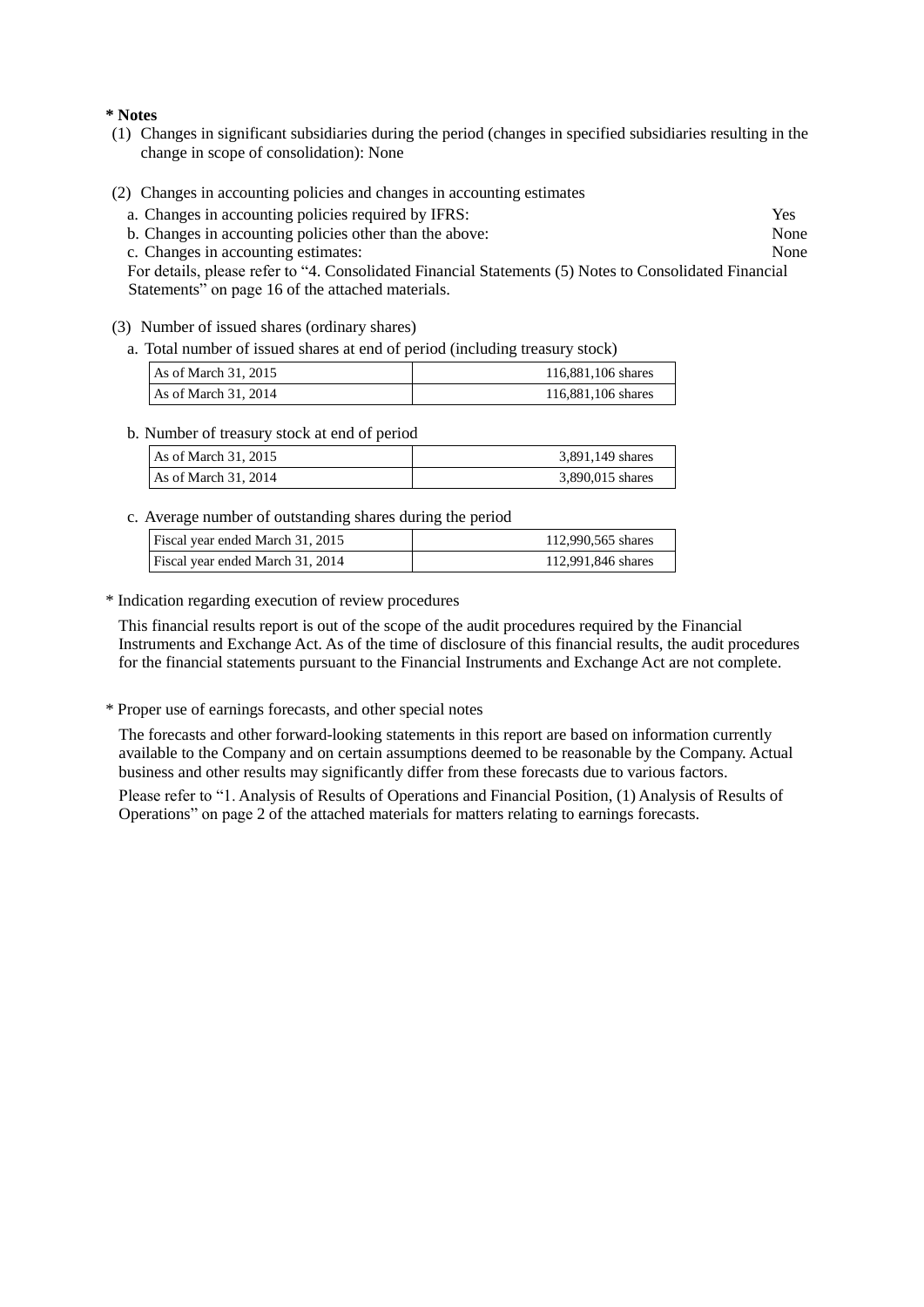## **Contents of Attached Materials**

| (3) Profit Distribution Policy and Dividends for the Fiscal Years Ended March 31, 2015 and Ending |  |
|---------------------------------------------------------------------------------------------------|--|
|                                                                                                   |  |
|                                                                                                   |  |
|                                                                                                   |  |
|                                                                                                   |  |
|                                                                                                   |  |
|                                                                                                   |  |
|                                                                                                   |  |
|                                                                                                   |  |
|                                                                                                   |  |
|                                                                                                   |  |
|                                                                                                   |  |
|                                                                                                   |  |
|                                                                                                   |  |
|                                                                                                   |  |
|                                                                                                   |  |
|                                                                                                   |  |
|                                                                                                   |  |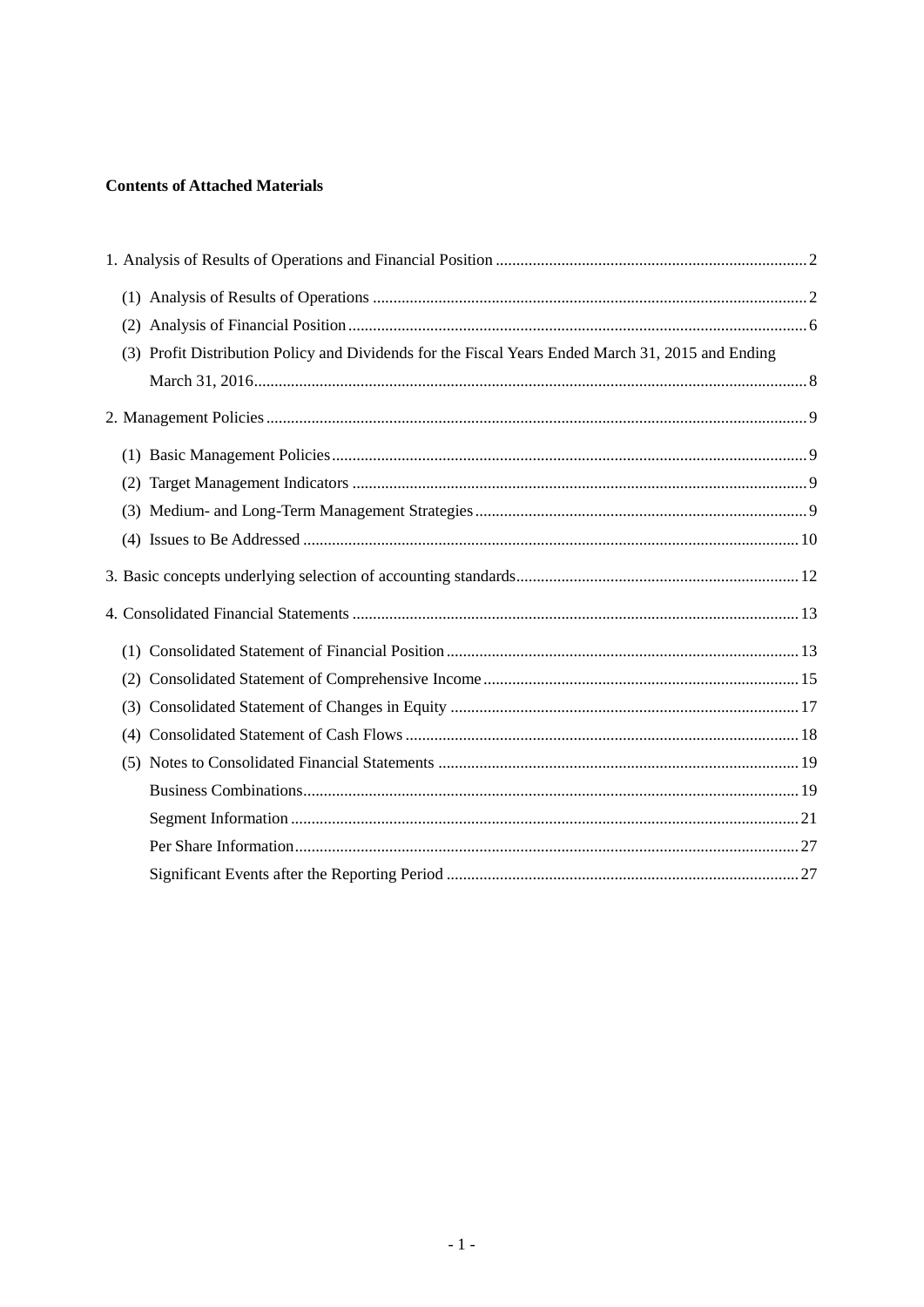#### <span id="page-4-0"></span>**1. Analysis of Results of Operations and Financial Position**

#### <span id="page-4-1"></span>**(1) Analysis of Results of Operations**

#### 1) Results of operations

In the fiscal year ended March 31, 2015, the Japanese economy has been on a moderate recovery trend thanks to improvement of employment and income underpinned by the effects of the government economic policies and ongoing monetary easing by the Bank of Japan. Meanwhile, personal consumption has continued to be sluggish due to such things as the prolonged pullback in demand in the wake of the surge ahead of the consumption tax hike in April 2014.

In the petroleum products distribution industry, the price of crude oil, which had hovered at a high level from the beginning of the fiscal year, began falling in July, and as OPEC (Organization of Petroleum Exporting Countries) announced in November that it would postpone a production cut, and the price declined sharply thereafter, future prospects for the economy remain unclear.

The sales volume of domestic gasoline decreased significantly from the corresponding period a year earlier for the first and second quarters of the fiscal year due to consumer reluctance to purchase because of the consumption tax increase and the impact of the unseasonable weather that continued during the summer holiday season; however, for the third and fourth quarters of the fiscal year, sales volume is on a recovering trend due to the impact of falling crude oil prices.

With regard to the power market, spot prices were trending steadily due to the continued shutdown of nuclear power plant operations. From August, however, demand for electricity declined, affected by the unseasonable weather and temperatures, and due also to the impact of falling raw materials costs, and the like, the spot average price was below that of the corresponding period a year earlier.

In this operating environment, the Itochu Enex Group has formulated its Fiscal 2014 Group Business Plan, "Moving 2014," and pushed ahead with the following six priority measures:

<1> Transform the petroleum and gas business model

<2> Create new businesses to obtain new revenue sources

<3> Further expand existing businesses through M&As

<4> Develop business base and network for power and utility business

<5> Develop and cultivate overseas business

<6> Upgrade "Enex DNA"

As a part of its efforts in promoting these measures, in May, the Company made Osaka Car Life Group Co., Ltd., which has subsidiaries including Nissan Osaka Sales Co., Ltd., into a subsidiary. By so doing the Company made a full-scale entry into the new car sales business and is pursuing synergies with its existing automobile-related businesses.

Furthermore, in September, the Company concluded a basic agreement to form a joint venture for power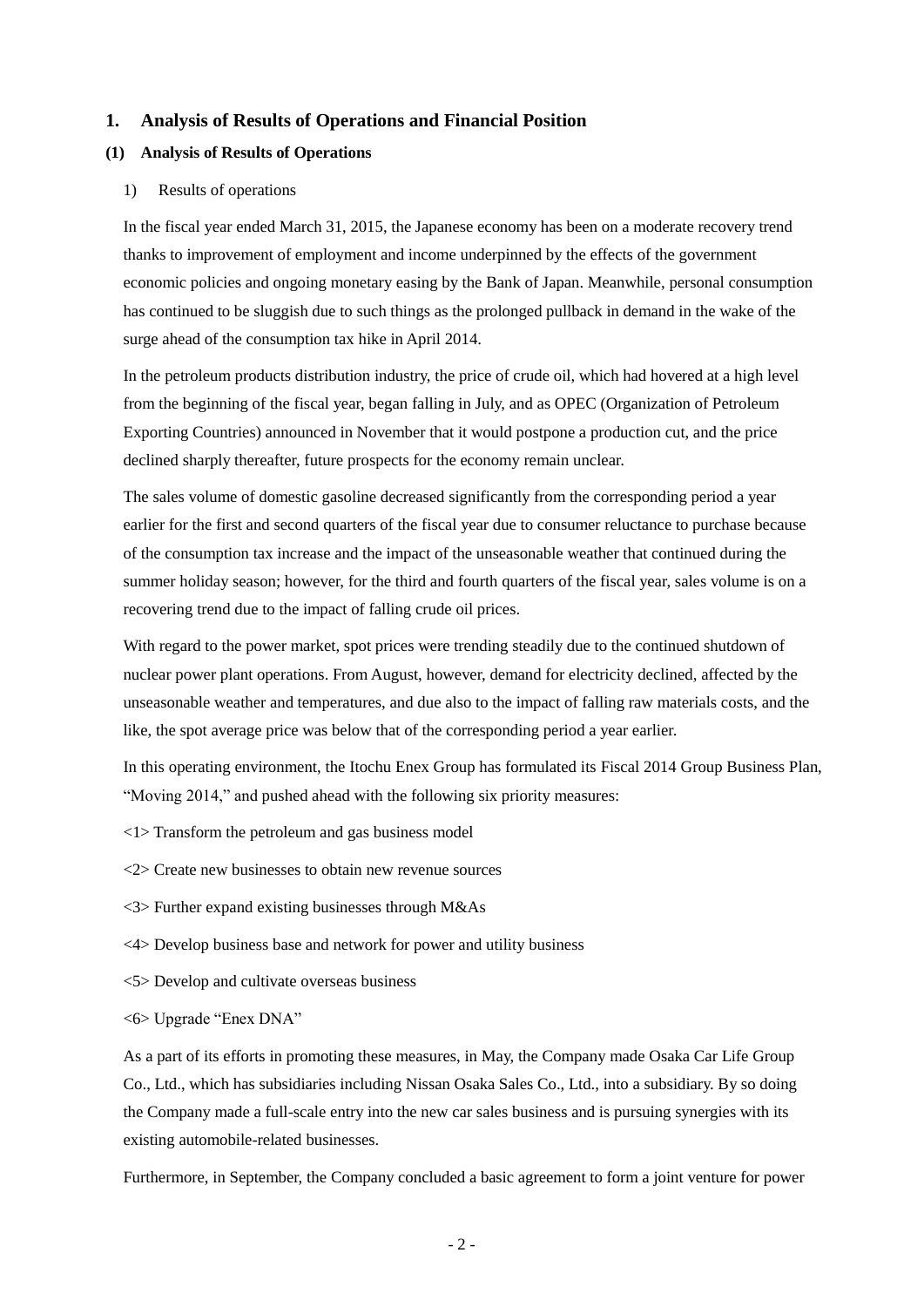retailing with Oji Green Resources Co., Ltd., a subsidiary of Oji Holdings Corporation, and it started operation in April this year. Looking ahead to the full liberalization of the electricity retail market in 2016, through facilitation of its internal system, as well as through alliances with companies that have strengths in individual fields, having executed a study memorandum toward an alliance in the electric power business with Hokkaido Gas Co., Ltd., together with the Oji Group in October, the Company will aim to be a first-rank Japanese PPS (Power Producer and Supplier) and will contribute to electricity supply in Japan.

As a result of the above activities, during the fiscal year ended March 31, 2015, revenue decreased 3.0% year on year to ¥936,841 million, due to the impact on sales volume resulting from the decrease in demand for domestic petroleum products and the impact on price, etc. due to the huge decline in the crude oil price in spite of growth in revenue as a result of the new consolidation of Osaka Car Life Group Co., Ltd., etc.

Through the contribution of the new consolidation into profits, gross profit increased 19.7% year on year to ¥85,720 million despite compression of profit margins as a result of the sudden decline in the import price of LP gas, profit related to operating activities increased 10.3% year on year to 13,100 million thanks to the increase in gross profit, while profit before tax decreased 12.2% year on year to ¥12,155 million, despite an increase in profit related to operating activities, due to the absence of profit from sales of investments in subsidiaries and associates recorded in the previous period, and other factors. Profit attributable to owners of the parent decreased 22.7% year on year to ¥5,503 million, owing to the impact of modification of the amount of deferred tax assets as a result of changes in the corporate tax rate, etc.

#### 2) Results of operations by segment

#### **Home-Life Division**

In the Home-Life Division, while the sales volume of LP gas was above the level of the previous fiscal year, in the aspect of profit and loss, profits decreased significantly year-on-year due to compression of profit margins because of the drastic decline in the LP gas import price over the high-demand period.

As for appliance sales, although both the volume and profit were below the numbers for the previous fiscal year, due to the reduction in sales of photovoltaic power generation systems and the consumption tax increase, there has been a high level of attention to "ENE-POWABO S," a residential lithium-ion electricity storage system of which the Company started sales in December, which has been supported by customers as an "emergency power supply."

Moreover, toward the full liberalization of the electricity and gas retail market in and after 2016, we have established a new specialized department. In collaboration with the Power and Utility Division, making use of the LP gas nationwide sales network and business know-how built up so far, we will strive to establish a new business model.

As for our social contribution activities, we have continued to implement "the Itadakimasu Support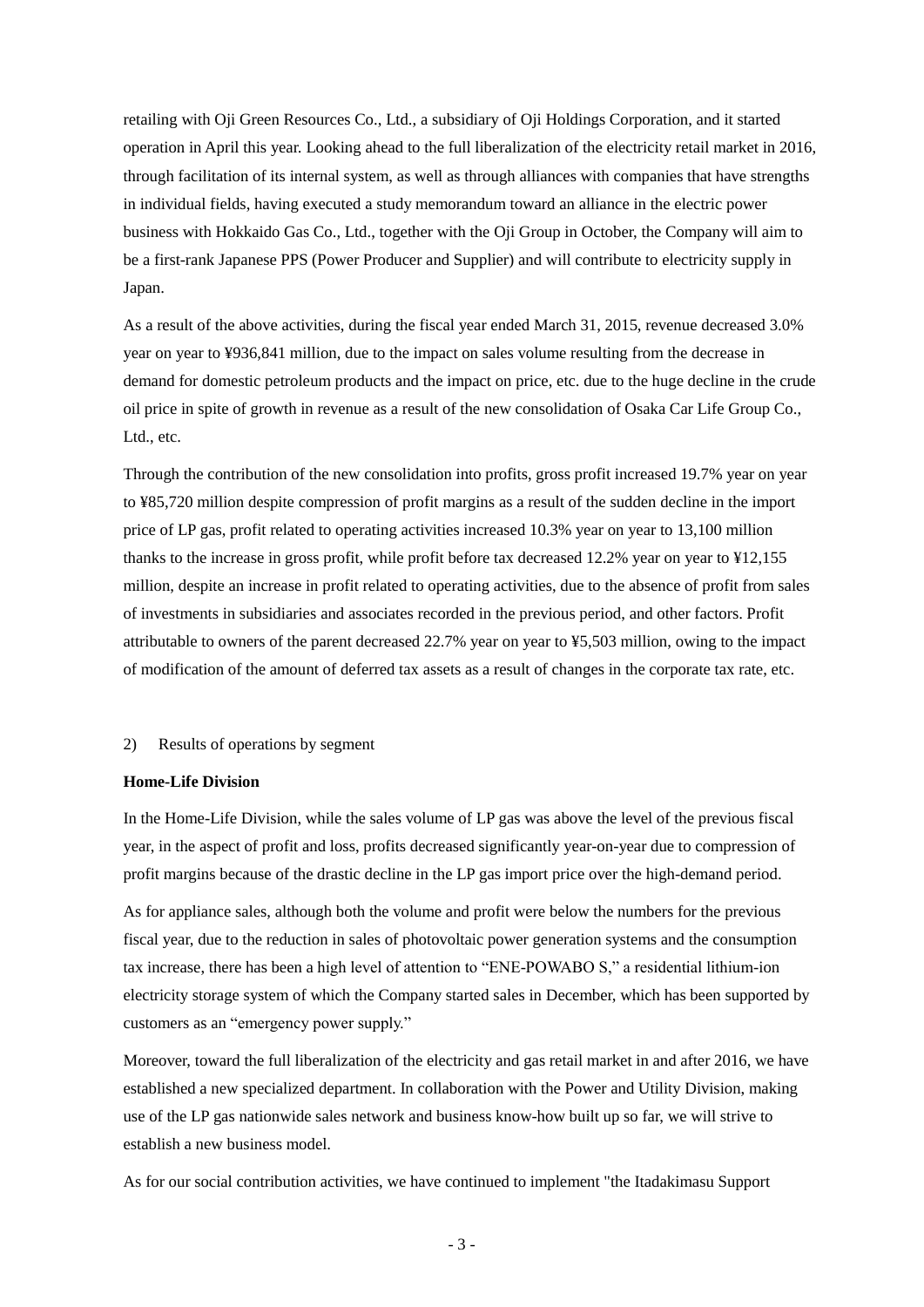Manifesto for Kids" and "the Honoo no Chikara Support Manifesto for Kids" at kindergartens and nursery schools all across Japan on the themes of "education on diet" and "education on fire" for children.

As a result of these activities, revenue was ¥107,276 million (down 12.4% year on year), profit from operating activities was ¥2,883 million (down 42.6% year on year), and profit attributable to owners of the parent was ¥931 million (down 67.0% year on year).

### **Car-Life Division**

In the Car-Life Division, due to the consumption tax hike, etc., sales volume was below the previous fiscal year, however, in the aspect of profit and loss, meanwhile, profit was above the corresponding period a year earlier owing to the cost reduction and the contribution of Osaka Car Life Group Co., Ltd., which became a subsidiary in May.

In the retail strategy, we strove to improve profitability of Car-Life Stations $*$ <sup>1</sup> by sharing successful examples and providing stations with individual support to meet their needs through the "ENEX ACT" Program<sup>\*2</sup>," which has been developed for the purpose of strengthening competitiveness of Car-Life Stations of the Company.

In the automobile-related business, we have moved forward on creating synergies that make use of the functions of the Osaka Car Life Group Co., Ltd., and our Car-Life Stations business and Group network in order to expand the number of customers of the Itochu Enex Group and build a car life business that customers will choose.

The number of Car-Life Stations of the Itochu Enex Group as of March 31, 2015 was 2,039; a net decrease of 79 stations from the end of the previous fiscal year. During the fiscal year ended March 31, 2015, against the backdrop of the declining trend in the number of gas stations nationwide, we lost 127 stations through disaffiliation of unprofitable and decrepit stations, etc. while adding 48 newly-affiliated stations.

As a result of these activities, revenue was ¥599,550 million (up 4.7% year on year), profit from operating activities was ¥4,510 million (up 85.8% year on year), and profit attributable to owners of the parent was ¥1,450 million (up 27.7% year on year).

\*1 Car-Life Stations: Car-Life Stations are service stations providing multiple services provided by Itochu Enex.

\*2 ENEX ACT Program: Under this program, we work closely with Car-Life Station operators to raise their competitiveness by analyzing their station operations and competitive climate, conducting group training, and engaging in other activities.

#### **Power & Utility Division**

In the Power & Utility Division, although sales volume of electricity and heat was a little below the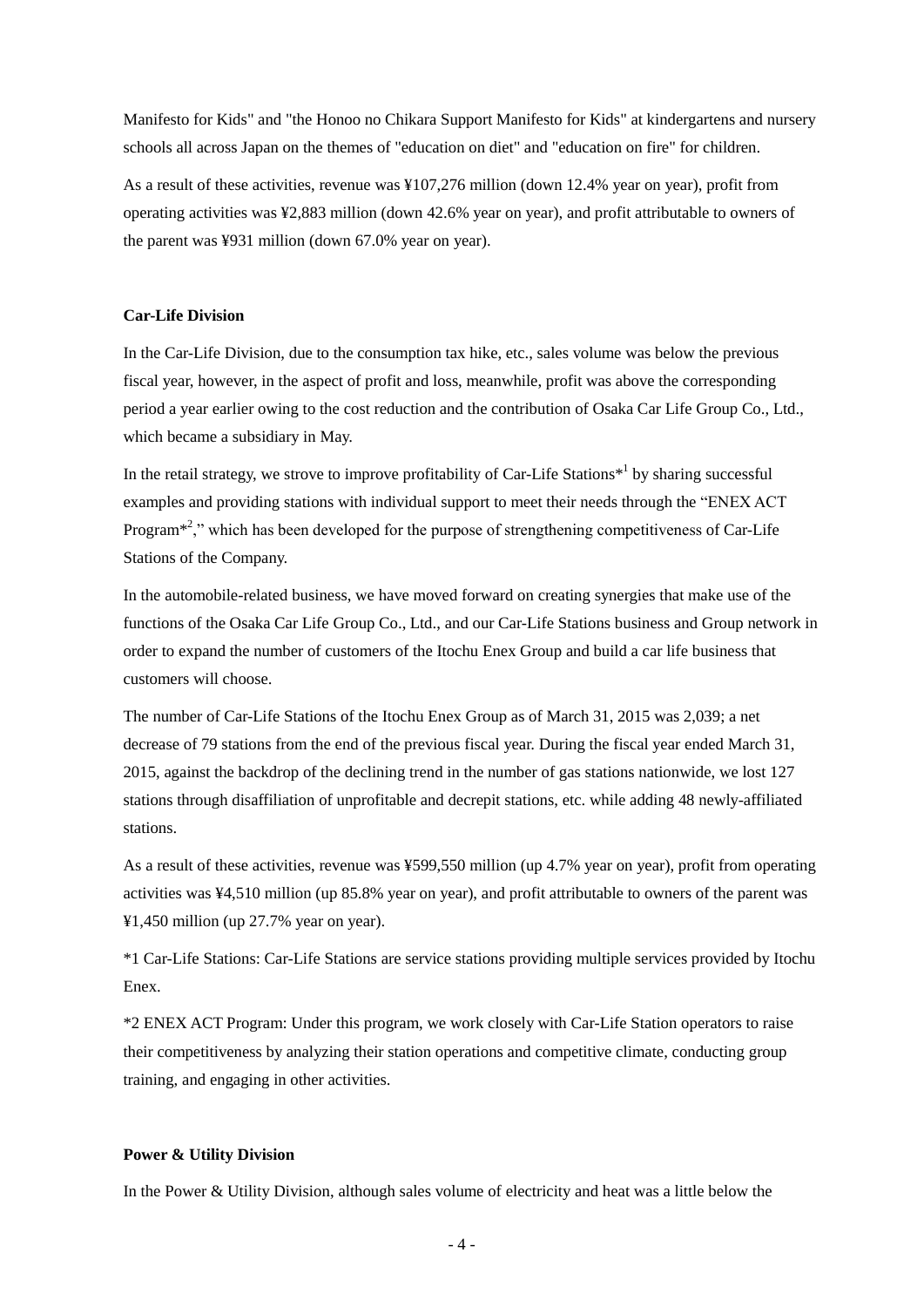previous fiscal year, profit was above the corresponding period a year earlier thanks to expansion of the electricity retail business.

In the electricity and steam supply business<sup> $*$ 3</sup>, regarding the power generation area centering on JEN Holdings Co., Ltd., although the volume of energy production from renewable energy including the wind power generation facilities that went into operation newly was steady, thermal power generation volume was less than in the corresponding period a year earlier due to the impact of the implementation of regular inspections of thermal power plants and the like, overall electricity production was less than the previous fiscal year.

Itochu Enex and Oji Green Resources Co., Ltd., reached a basic agreement on forming a joint venture for power retailing, and a company was established at the end of January of this year, with operations starting in April.

Furthermore, a coal thermal power generation facility in Hofu City, Yamaguchi Prefecture, which had been under construction, was completed at the end of March this year, and supply of electricity was started in April as Itochu Enex's own power source for electricity sales.

Regarding the electricity sales area centering on the Company, through increasing contracts in the areas controlled by the respective power companies in Tohoku, Chubu and Kyushu, where we started business in this fiscal year, and strengthening sales activities in the Tokyo, Kansai and Chugoku areas, the amount of electricity sold retail exceeded that of the previous fiscal year, while the total amount of electricity sold, including wholesale, decreased slightly. Meanwhile, profits were above those of the previous year thanks to the operation of new wind power generation facilities and expansion of the retail business.

In the heat supply business $*<sup>4</sup>$ , demand for indoor heating was greater than in the previous fiscal year as the average temperature was lower than in the previous year in the East Japan Region, however, due to the huge impact of the decrease in indoor cooling demand due to unseasonable weather in the summer, when demand for indoor cooling is usually high, the amount of heat sold was less than that of the previous fiscal year. Meanwhile, profits grew year on year due mainly to raw materials cost reductions.

In the LNG sales business, the sales volume increased year on year with increased sales to new customers who began transacting in the previous fiscal year as well as increased demand from existing customers.

As a result of these activities, revenue was ¥34,746 million (up 4.9% year on year), profit from operating activities was ¥3,010 million (up 27.6% year on year), and profit attributable to owners of the parent was ¥1,671 million (down 31.4% year on year).

\*3 Electricity and steam supply business: Electricity and steam supply business supplies electricity and steam generated at time of power generation.

\*4 Heat supply business: Heat supply business supplies cold and hot water for air conditioning to multiple office buildings and other buildings from a heat source plant using pipes.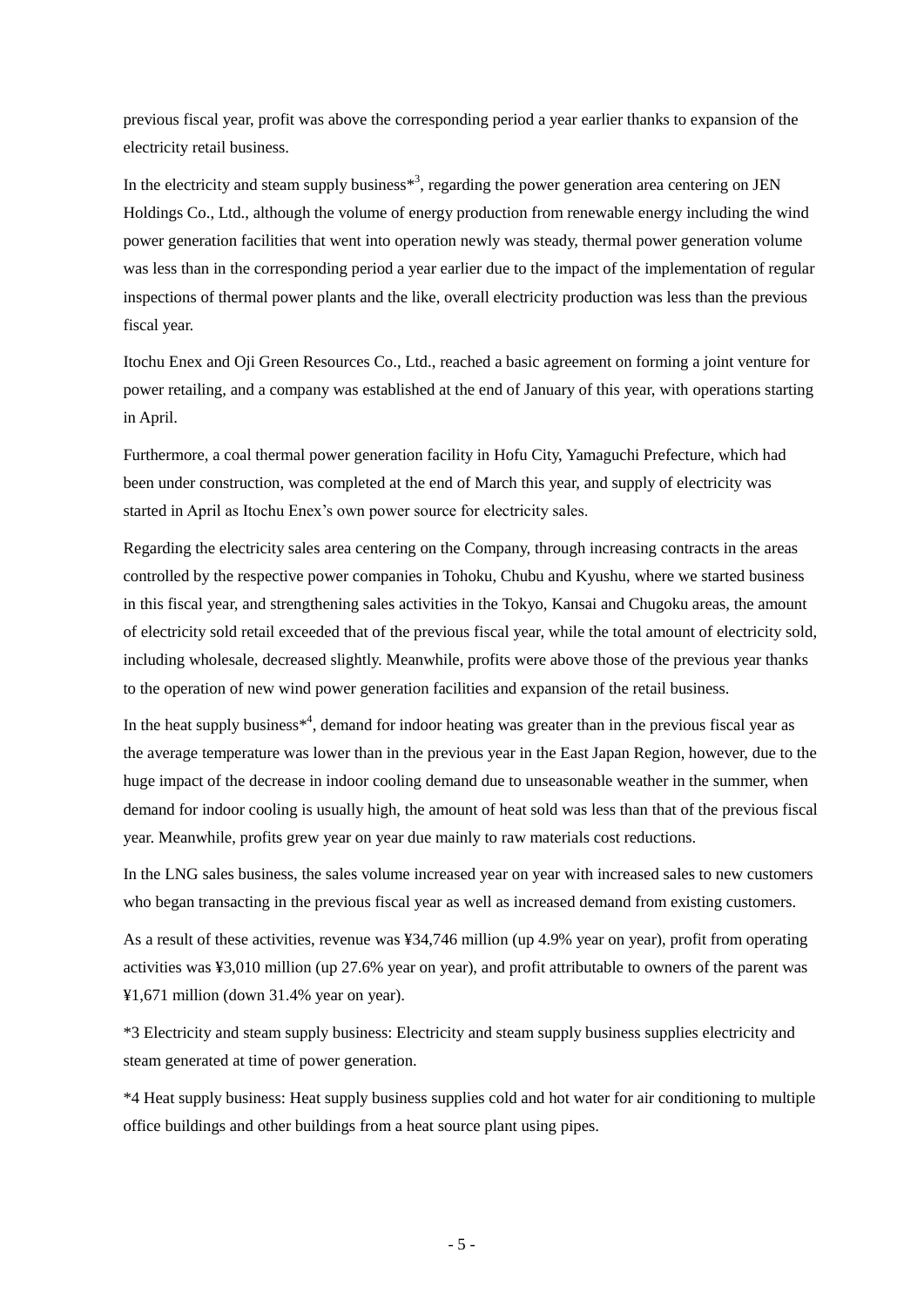#### **Energy Trade Division**

In the Energy Trade Division, in addition to the structural decline in demand for domestic petroleum products, because of the impact of the sudden drop in the end price as a result of the sharp fall in the price of crude oil, the business environment remained tough. Nonetheless, profit exceeded that of the previous fiscal year overall thanks to the fleet and AdBlue business and marine fuel business, etc. outperforming the previous fiscal year, despite the extreme underperformance of the asphalt business compared to the previous year due to the impact of the sharp fall in the price of crude oil.

In the Energy Trade Division, we have been establishing a flexible supply system through development and expansion of distribution functions in individual areas, such as 11 asphalt terminals nationwide and three company-owned vessels to carry asphalt, 19 AdBlue supply bases nationwide in the AdBlue sales business, deployment of nine dedicated fuel supply ships at main ports nationwide in marine fuel sales for domestic operations. We will continue working for further optimization and greater sophistication of our distribution functions by understanding diversifying customer needs and responding to market environment changes in Japan and abroad in the sales of industrial fuels and materials, which are the mainstay items of this Division.

As a result of these activities, revenue was ¥195,171 million (down 17.8% year on year), profit from operating activities was ¥2,664 million (up 18.4% year on year), and profit attributable to owners of the parent was ¥1,581 million (up 31.6% year on year).

3) Forecasts of consolidated financial results for the fiscal year ending March 31, 2016

As a forecast of consolidated financial results for the fiscal year ending March 31, 2016, we are projecting ¥1,350,000 million in sales, down 1.7% year on year, ¥16,800 million in profit from operating activities, up 28.2% year on year, ¥15,200 million in profit before tax, up 25.1% year on year, and ¥8,200 million in profit attributable to owners of the parent, up 49.0% year on year.

Basic earnings per share are projected at ¥72.57.

#### <span id="page-8-0"></span>**(2) Analysis of Financial Position**

1) Assets, liabilities and equity and analysis of cash flows

#### **Assets, liabilities and equity**

Total assets amounted to ¥329,059 million as of March 31, 2015, an increase of ¥8,026 million from March 31, 2014. Total liabilities amounted to ¥216,112 million, a decrease of ¥1,358 million from March 31, 2014. This increase in total assets and decrease in total liabilities primarily reflected an increase as a result of the new consolidation of the Osaka Car Life Group Co, Ltd., and other factors. Shareholder's equity totaled ¥112,947 million, an increase of ¥9,384 million from March 31, 2014, due to an increase of non-controlling interest as a result of the new consolidation of the Osaka Car Life Group Co., Ltd., and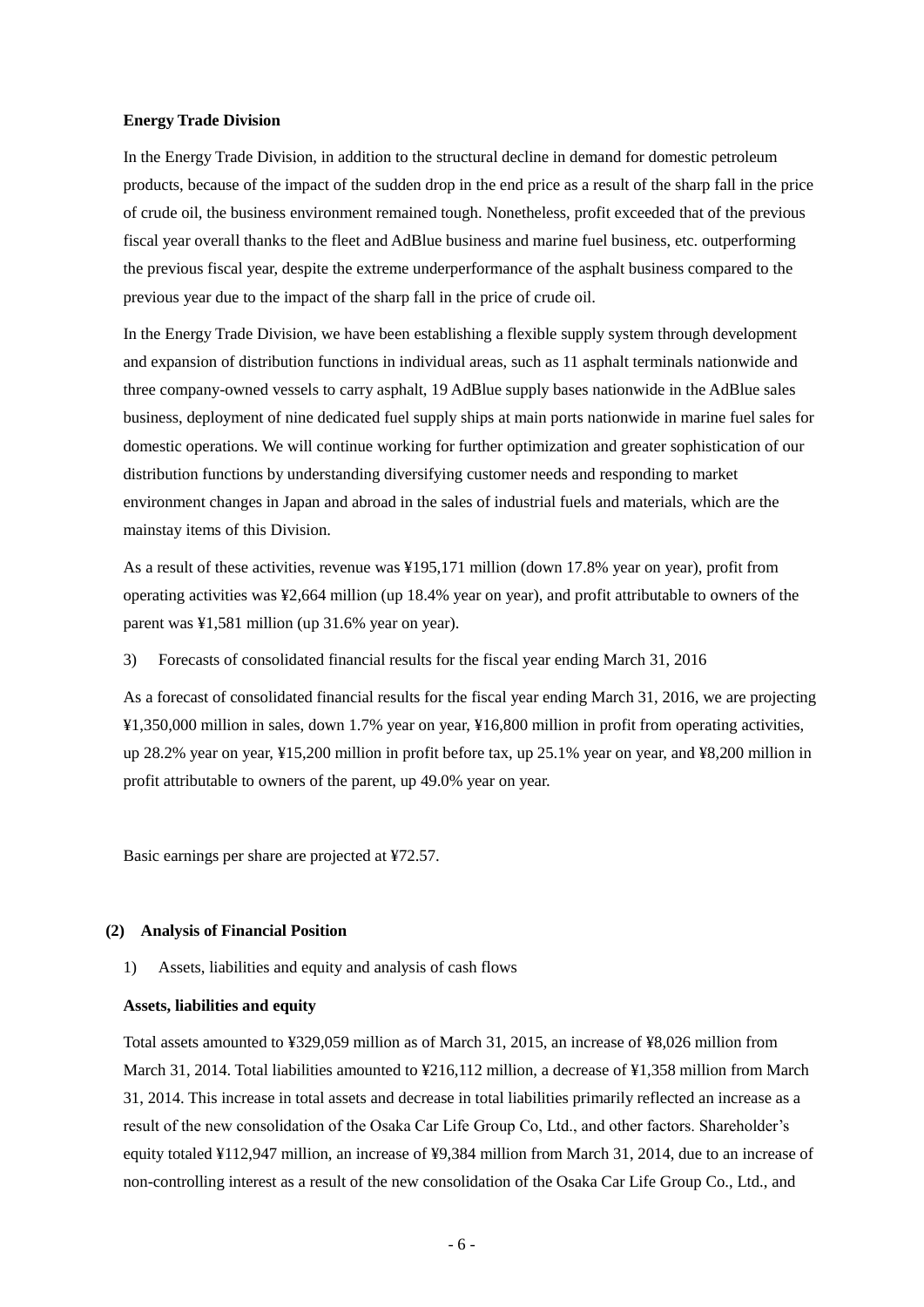others, and increases in retained earnings as a result of accumulation of profit attributable to owners of the parent and other factors.

We consequently ended the fiscal year with a ratio of equity attributable to owners of the parent to total assets of 29.6%.

## **Cash flows**

Cash and cash equivalents (net cash) totaled ¥16,184 million on March 31, 2015, an increase of ¥1,933 million from March 31, 2014, due to an increase in cash flows from operating activities, and other factors.

## *Cash flows from operating activities*

Operating activities earned net cash of ¥34,336 million. This was derived mainly from factors including profit before tax of ¥12,155 million and depreciation and amortization of ¥10,535 million, as well as a decrease in funds required for trading of ¥13,236 million.

## *Cash flows from investing activities*

Investing activities used net cash of ¥20,410 million. Major items were proceeds from sales of property, plant and equipment, investment property and investments of ¥2,467 million, and expenses including ¥15,911 million for purchases of property, plant and equipment, investment property and intangible assets, ¥5,363 million for purchase of investments accounted for by the equity method, and ¥2,430 million for acquisition of subsidiaries as a result of acquisition of Osaka Car Life Group Co., Ltd.

## *Cash flows from financing activities*

Financing activities used net cash of ¥12,115 million. The main items were expenditures of ¥8,823 million due to reduction of corporate bonds and borrowings, and ¥2,599 million for dividends paid.

## 2) Cash flow indicators

| Fiscal year ended March 31,                             | 2013 | 2014 | 2015 |
|---------------------------------------------------------|------|------|------|
| Ratio of equity attributable to owners of the parent to | 27.6 | 29.3 | 29.6 |
| total assets $(\% )$                                    |      |      |      |
| Ratio of equity attributable to owners of the parent at | 19.4 | 20.9 | 34.0 |
| market value $(\%)$                                     |      |      |      |
| Ratio of cash flow to interest-bearing debt (years)     | 1.8  | 2.2  | 1.2  |
| Interest-coverage ratio (times)                         | 32.2 | 28.5 | 46.0 |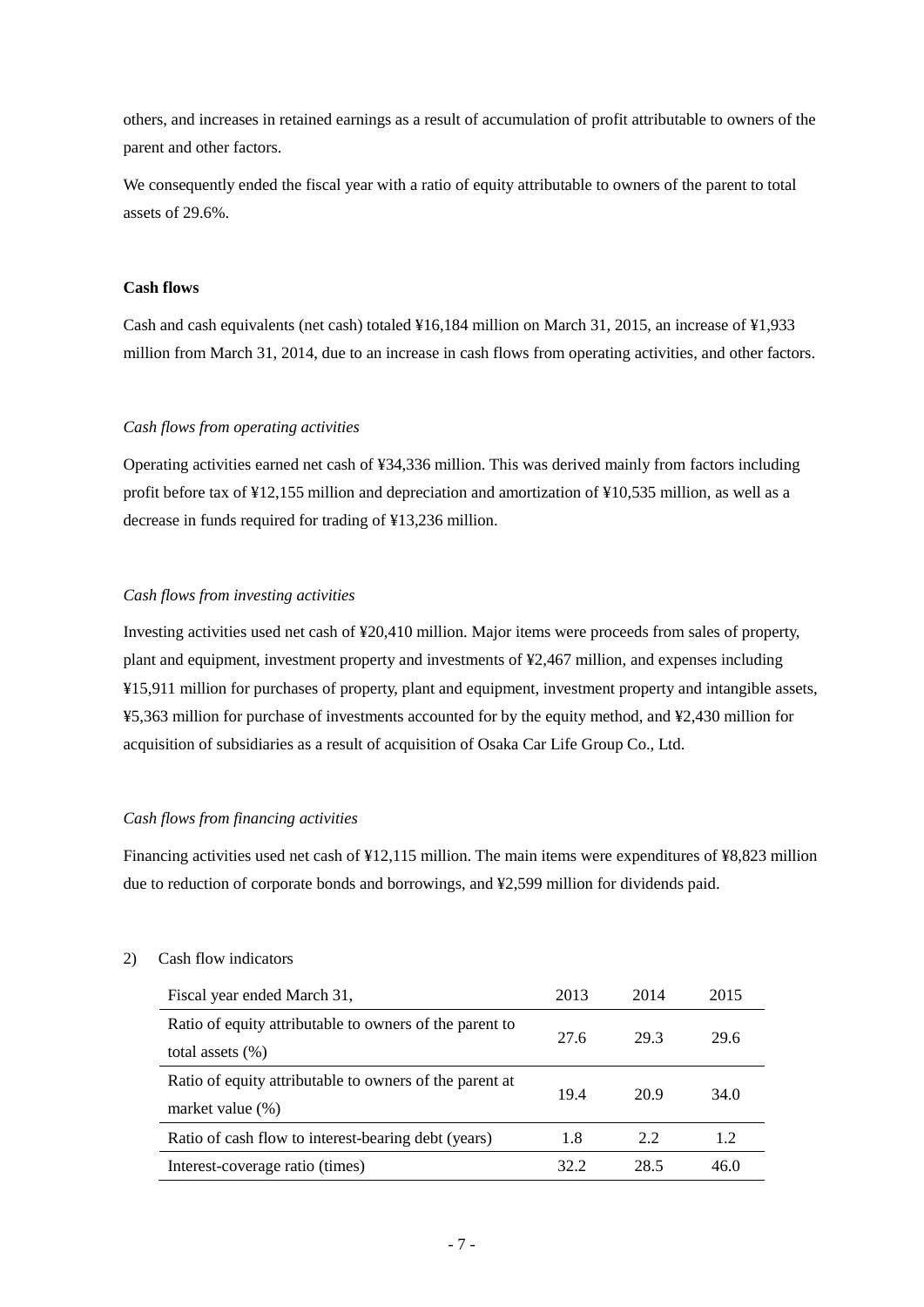Ratio of equity attributable to owners of the parent: Equity attributable to owners of the parent / Total assets

Ratio of equity attributable to owners of the parent at market value: Market capitalization / Total assets

Ratio of cash flow to interest-bearing debt: Interest-bearing debt / Cash flow

Interest-coverage ratio: Cash flow / Interest expense

- (Note 1.) All of the above ratios were calculated using consolidated financial statement data.
- (Note 2.) Market capitalization was calculated by multiplying the fiscal-year-end closing share price by the number of shares outstanding at fiscal year-end (net of treasury stock).
- (Note 3.) "Cash flow" is "Cash provided by (used in) operating activities" on the Consolidated Statement of Cash Flows.
- (Note 4.) Interest-bearing debt is all debt, of the debt carried on the Consolidated Statement of Financial Position, on which interest is payable.

## <span id="page-10-0"></span>**(3) Profit Distribution Policy and Dividends for the Fiscal Years Ended March 31, 2015 and Ending March 31, 2016**

In terms of shareholder returns, we aim to maintain a consolidated dividend payout ratio of at least 30% in accord with our policy of paying stable dividends on an ongoing basis while maintaining sustained business growth.

For the fiscal year ended March 31, 2015, we plan to pay a year-end dividend of ¥11 per share. For the fiscal year ending March 31, 2016, we plan to pay annual dividends of ¥24 per share (including an interim dividend of ¥12 per share).

With respect to internally retained funds, our basic policy is to use such funds to invest in our business to strengthen our operating foundation and further increase earnings.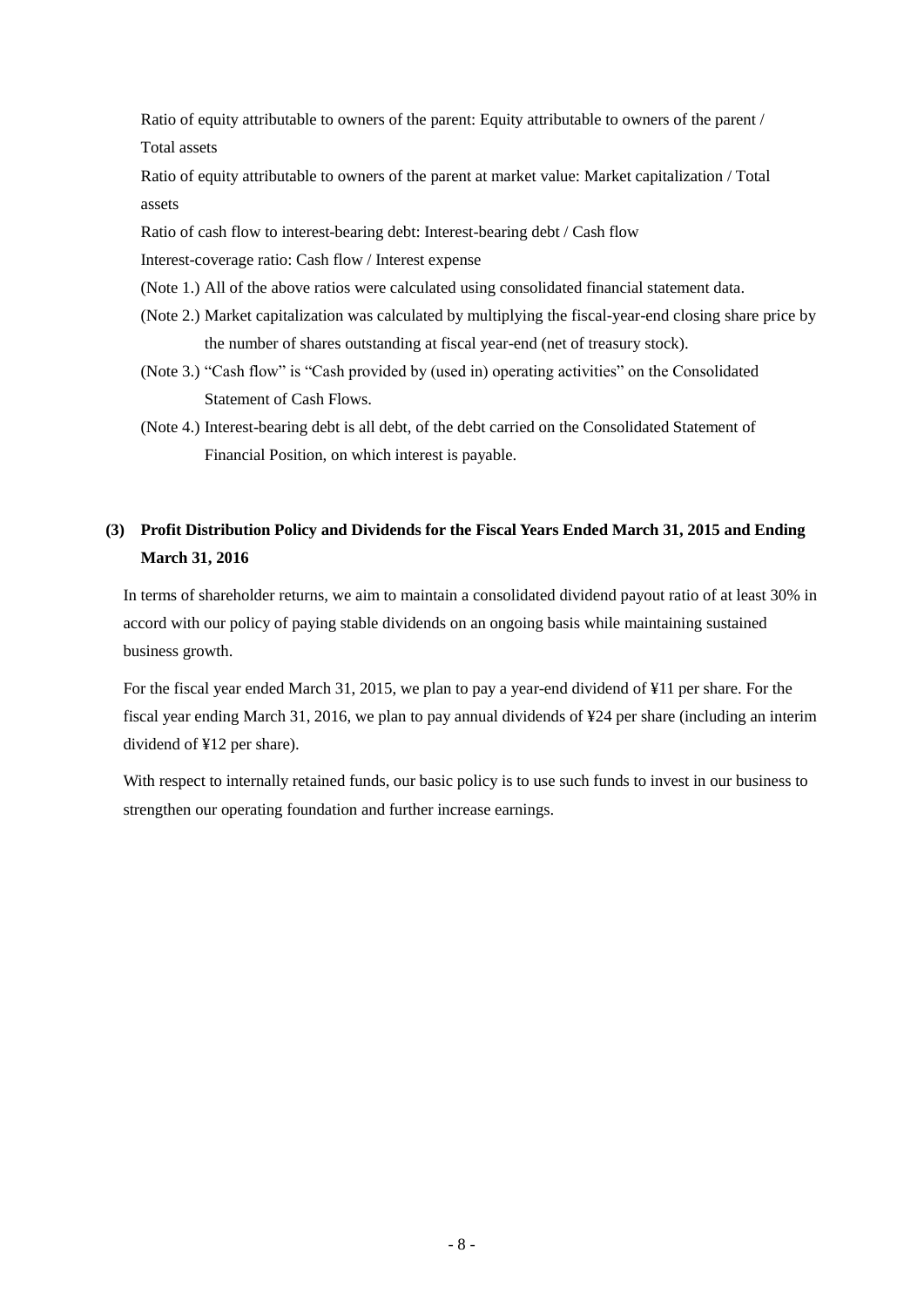## <span id="page-11-0"></span>**2. Management Policies**

### <span id="page-11-1"></span>**(1) Basic Management Policies**

Itochu Enex is delivering energy to customers nationwide, centering on petroleum products, LP gas and electricity, etc. under the corporate philosophy of "The best partner for life and society -- with Energy, with the Car, with the Home--." We will respond to changes in the environment flexibly, and in every era, as the "best partner for life and society," we will provide customers with optimal energy solutions.

We will also strive to enhance such CSR and compliance functions as environmental consideration and strengthening of security, which remains unchanged as an important theme for Itochu Enex Group, dealing in energy, and contribute to the development of a sustainable society.

Then, by further enhancement of the Corporate Governance System, we will pursue maximization of group corporate value.

#### <span id="page-11-2"></span>**(2) Target Management Indicators**

Itochu Enex Group uses ROE (ratio of profit to equity attributable to owners of the parent) as management indices and strives to improve asset efficiency and capital efficiency.

#### <span id="page-11-3"></span>**(3) Medium- and Long-Term Management Strategies**

Carrying on the basic spirit of its Fiscal 2014 Group Business Plan, "Moving 2014," the Itochu Enex Group will formulate a medium-term business plan for two years to realize a strategy for further growth while hastening to prepare a platform for full liberalization of the electricity and gas businesses.

Overview of medium-term business plan

1. Plan Name:

## Moving 2016

—Sowing for tomorrow—

## 2. Period: 2 years (FY2015 to FY2016)

3. Basic policy:

- (i) Improvement of profitability
- (ii) Sowing seeds for long-term growth strategy
- (iii) Reinforcement of organizational strength and fundamental strength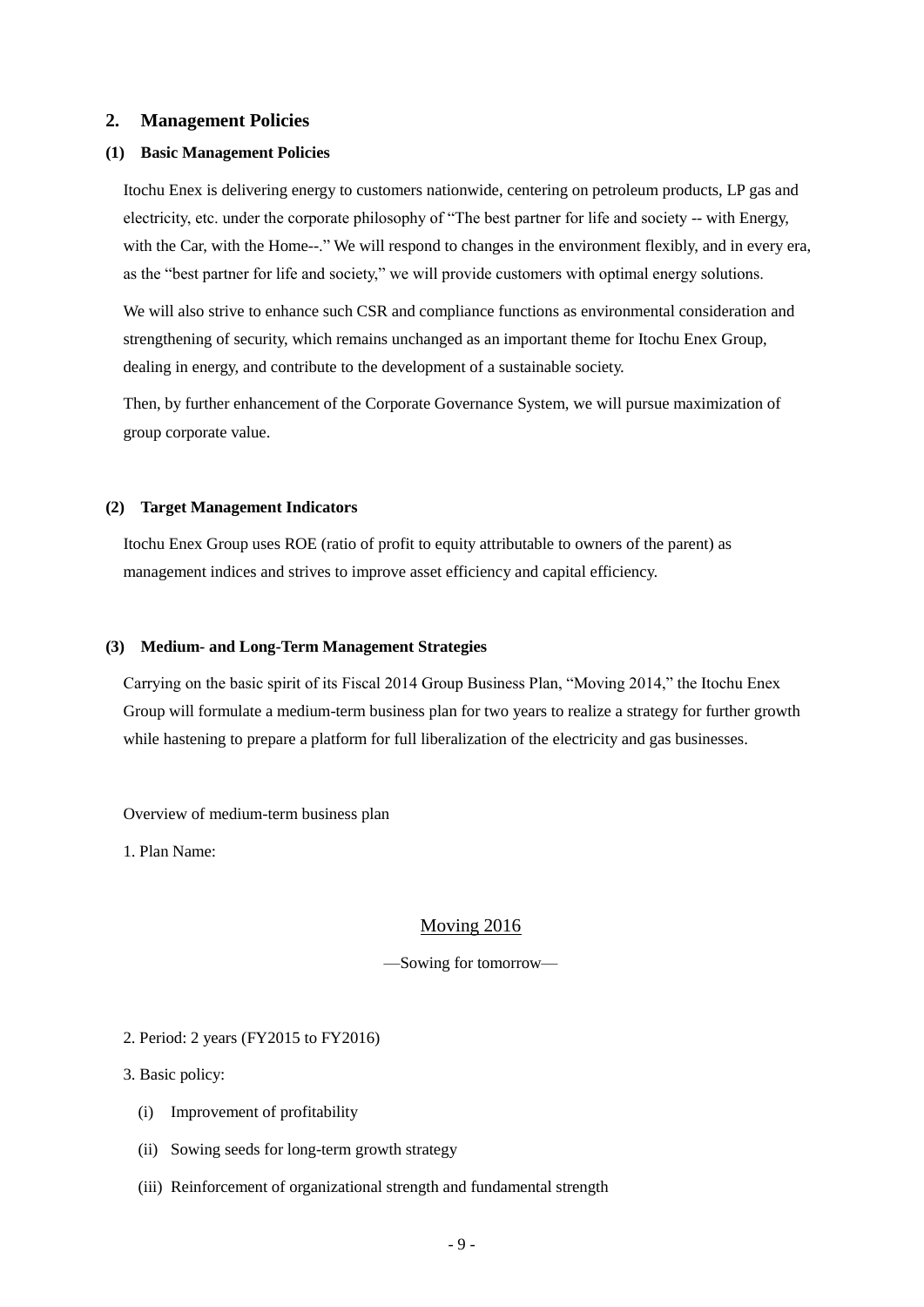#### 4. Quantitative plan (FY2016):

- (i) Profit from operating activities:  $\angle$  ¥20 billion
- (ii) Profit attributable to owners of the parent:  $\angle$  ¥10 billion
- (iii) ROE: 9.0% or above

We plan to use ¥35 billion as the amount of investment in this period (2 years).

Details of the Plan will be publicly announced again in mid May, 2015.

#### <span id="page-12-0"></span>**(4) Issues to Be Addressed**

Recently, we are confronted with a tough business environment in the domestic energy industry sector, with such things as changes in consumer awareness, progress in energy saving and efficiency, and longterm decrease in demand as a result of the aging population combined with the low birthrate. In addition, the situation around energy has been rapidly changing, as seen in the recent status of domestic power demand and supply, and the economic trends in Europe, America, and the emerging countries of Asia, and is predicted to accelerate even further.

Meanwhile, with the full liberalization of the electricity and gas retail sales scheduled for FY2016 and thereafter, intensified competition by existing and new business operators is predicted over opening of markets.

In such an environment, the Itochu Enex Group will aim at realization of a growth strategy based on the basic policies of its "Moving 2016--- sowing for tomorrow"

### **Home-Life Division**

Although the environment surrounding the LP gas business has been changing daily due to major factors such as changes in the energy structure and declining population, since the 2011 Great East Japan Earthquake, the importance of LP gas as decentralized energy has been recognized anew. We will create new demand not only for the supply of LP gas for household-use, but also through heating and cooling systems for business and fuel conversion from other sources of energy, etc.

In addition to the sales of photovoltaic power generation systems and ENEFARM residential fuel cells, as well as sales of ENE-POWABO S, a residential lithium-ion electricity storage system, which we have been pushing forward, we will do a fresh review of sales of electricity for full liberalization of electricity retail sales scheduled for FY2016. As a Group overall, to match the lifestyles of customers even further, Itochu Enex will make further optimal and pleasant energy proposals.

In addition, we established J-Cylinder Services Co., Ltd. in April of this year, which will be one of the largest gas container pressure resistance inspection companies in the Kanto region. We will pursue efficiency and reinforce the safety element through upgrading facilities, contributing to improvement of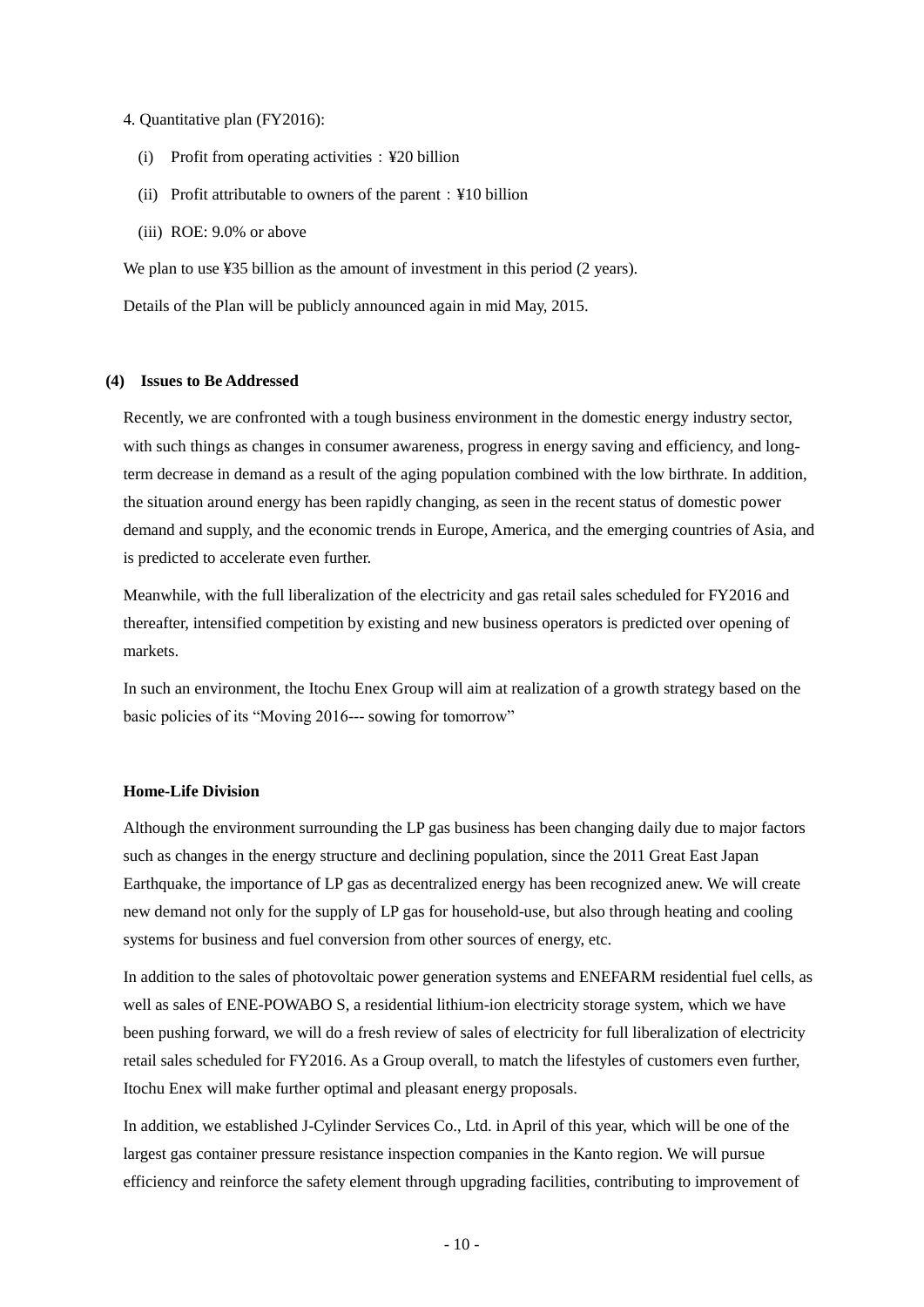the profits of the overall Group.

## **Car-Life Division**

We recognize that demand for petroleum oil is projected to decline even further due to violent fluctuations in the price of crude oil, further uptake of fuel efficient cars, and the growing tendency for young people not to use cars, and other factors.

In this Division, we will target growth in the number of customers, and by building the "Car Life Business" that Customers Choose" through provision of high added-value services to customers, we will strive to improve profitability of dealers and group companies.

Moreover, starting with Osaka Car Life Group Co., Ltd., which became a subsidiary of Itochu Enex in May, 2014, we will promote greater depth and expansion of car-related businesses, and aim at reinforcement of profitability by expanding the business domain for creation of new customers.

#### **Power & Utility Division**

For full liberalization of the retail sales of electricity scheduled for FY2016, in the power market going forward intensification of competition is predicted through new participation from various types of business.

The Power & Utility Division is aiming at expansion of business with strengths in integrated systems - from power generation to sales -- aiming at becoming a "Prime  $PPS^*$ ", which will be required by society. In addition, making use of Itochu Enex's core business network, in the petroleum products sales and LP gas businesses, we will promote expansion of sales outlets for electricity.

In the electricity and steam supply business, through the achievement of stable operation of coal thermal power generation facilities in Hofu City, Yamaguchi Prefecture, which went into operation in April of this year, we will make a major contribution to expansion of the electricity sales business as Itochu Enex's own power source, which we will carry out ourselves. Moreover, we will actively promote the development of renewable energy power sources, which have low environmental impact. In the heat supply business, we will promote reinforcement of area management services in the Region.

\*5 Prime means "(adj.) first, fundamental, major, best, excellent, and (n.) prime number."

PPS is an abbreviation for Power Production Supplier.

#### **Energy Trade Division**

In the Energy Trade Division, we will continue to work toward optimization and sophistication of distribution functions to meet the needs of customers, construction of a business portfolio to respond flexibly to changes in the surrounding environment and further enhance the risk management system.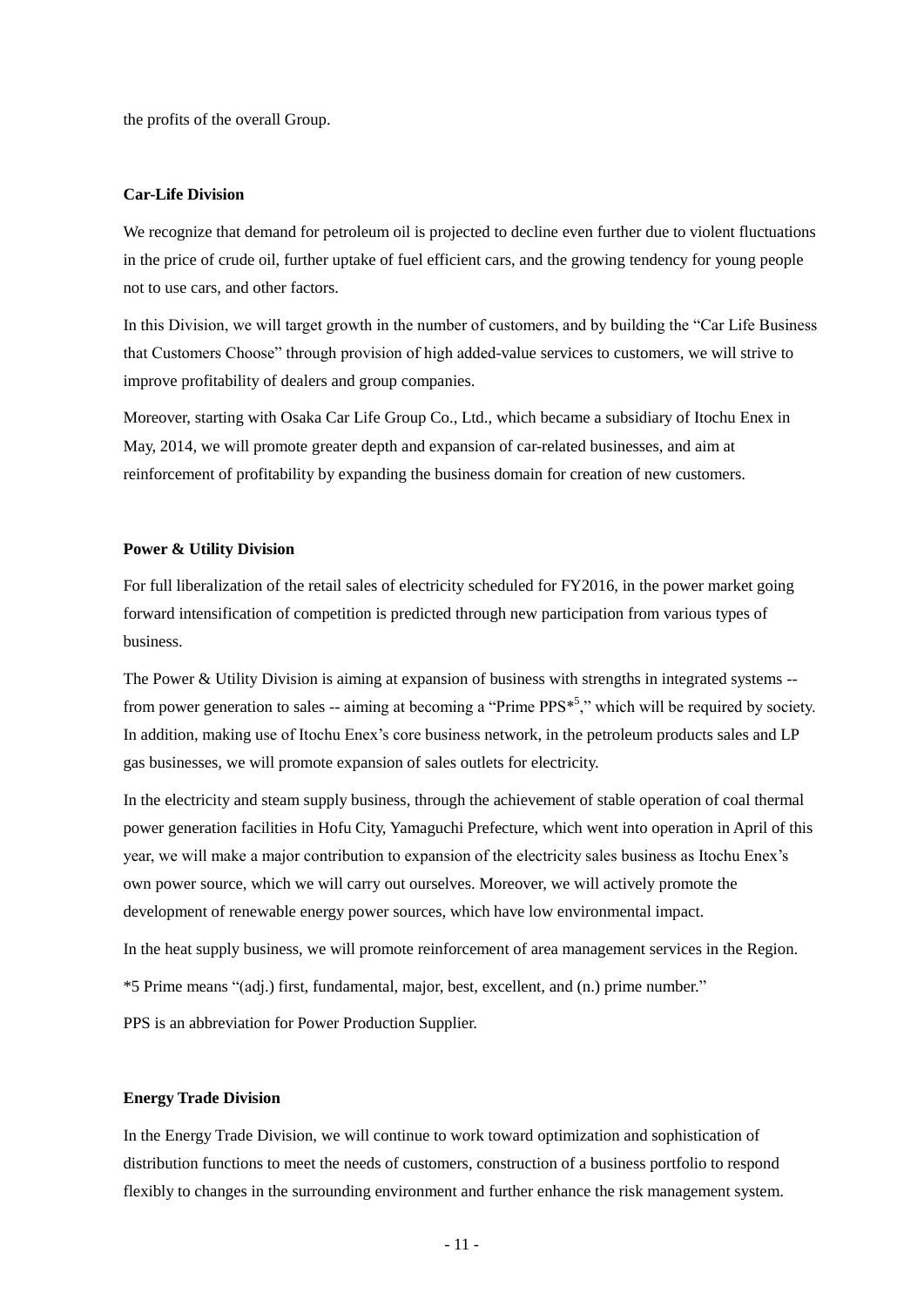In addition, from the current period, the LNG business and the overseas business exploration section have been transferred to this Division. In the LNG business, we will aim at expansion of sales bases by building alliances in each area. In exploration of overseas business, we will collect information widely, making use of our network, which includes customers, to the fullest extent and explore new cases. Furthermore, we will actively make efforts for new business with Group companies in an integrated fashion.

## <span id="page-14-0"></span>**3. Basic concepts underlying selection of accounting standards**

Itochu Enex Group adopted IFRS (International Financing Reporting Standards) from the fiscal year ended March 2014, in order to improve international comparability and the convenience of financial information in capital markets.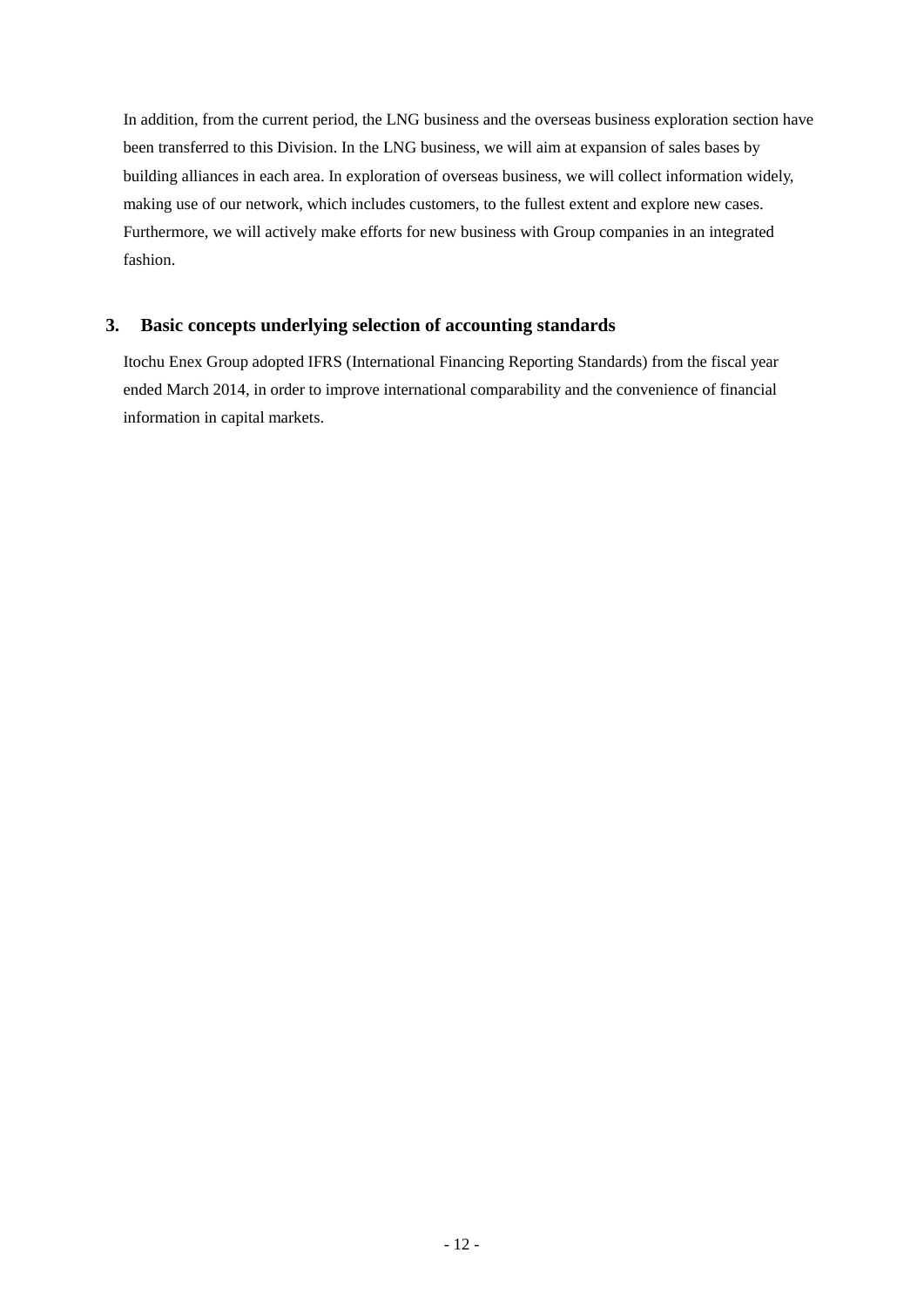## <span id="page-15-0"></span>**4. Consolidated Financial Statements**

## <span id="page-15-1"></span>**(1) Consolidated Statement of Financial Position**

|                                                     |                | (Millions of yen) |
|-----------------------------------------------------|----------------|-------------------|
|                                                     | As of          | As of             |
|                                                     | March 31, 2014 | March 31, 2015    |
| <b>ASSETS</b>                                       |                |                   |
| Current assets                                      |                |                   |
| Cash and cash equivalents                           | 14,251         | 16,184            |
| Trade receivables                                   | 140,289        | 98,449            |
| Other current financial assets                      | 11,213         | 11,431            |
| Inventories                                         | 18,655         | 27,794            |
| Trade advances paid                                 | 2,108          | 2,332             |
| Other current assets                                | 1,677          | 1,518             |
| Total current assets                                | 188,193        | 157,708           |
| Non-current assets                                  |                |                   |
| Investments accounted for by the equity method      | 5,927          | 10,551            |
| Other investments                                   | 7,349          | 8,924             |
| Non-current financial assets other than investments | 10,598         | 9,987             |
| Property, plant and equipment                       | 66,988         | 88,836            |
| Investment property                                 | 14,236         | 14,369            |
| Goodwill                                            | 229            | 108               |
| Intangible assets                                   | 10,280         | 23,474            |
| Deferred tax assets                                 | 15,470         | 13,448            |
| Other non-current assets                            | 1,762          | 1,653             |
| Total non-current assets                            | 132,839        | 171,351           |
| Total assets                                        | 321,032        | 329,059           |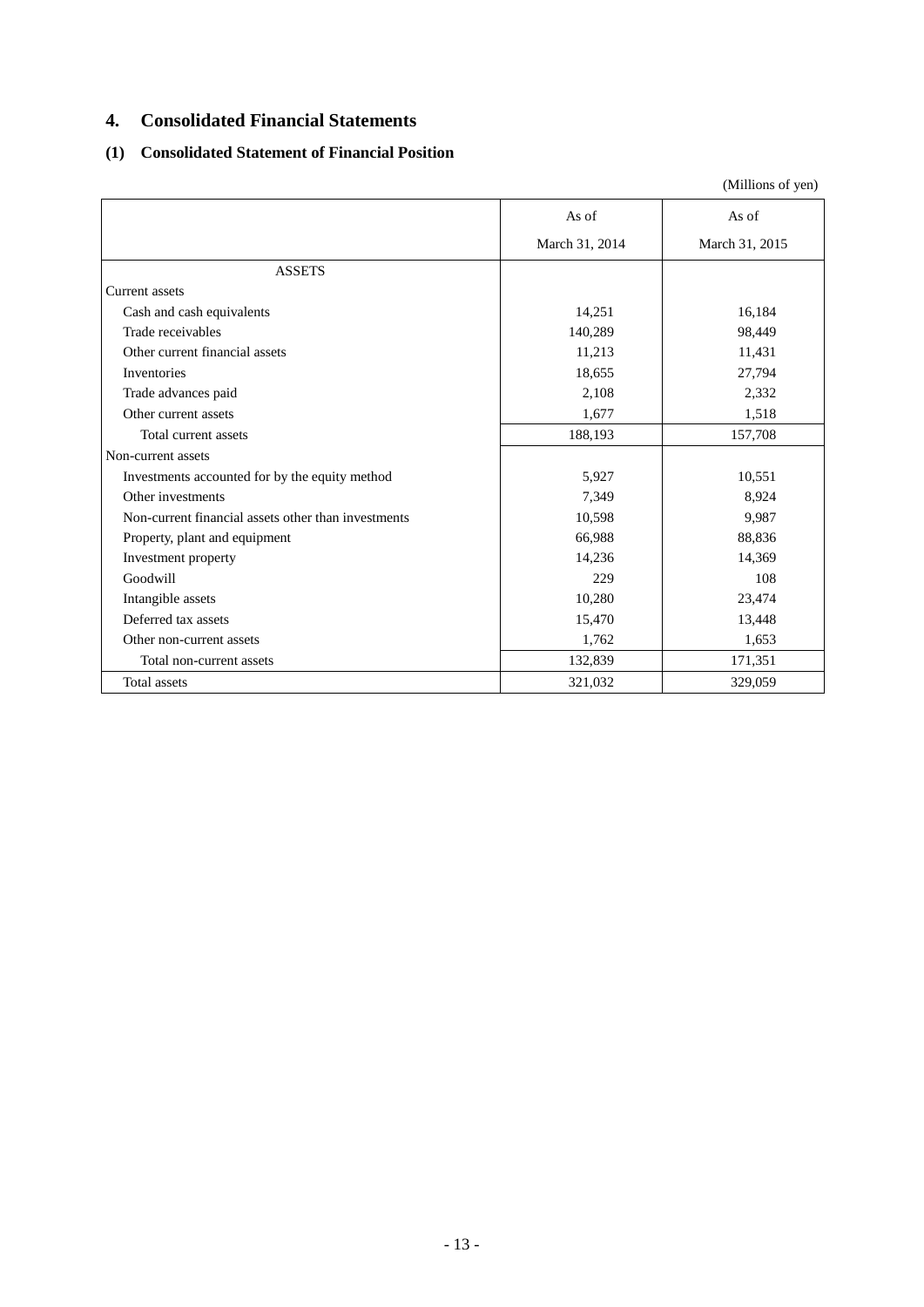|                                                   | As of          | As of          |
|---------------------------------------------------|----------------|----------------|
|                                                   | March 31, 2014 | March 31, 2015 |
| LIABILITIES AND EQUITY                            |                |                |
| <b>Current liabilities</b>                        |                |                |
| Short-term bonds and borrowings                   | 11,499         | 14,208         |
| Trade payables                                    | 125,655        | 104,564        |
| Other current financial liabilities               | 5,891          | 9,784          |
| Income taxes payable                              | 4,021          | 2,489          |
| Advances from customers                           | 5,648          | 7,078          |
| Other current liabilities                         | 6,487          | 11,320         |
| Total current liabilities                         | 159,201        | 149,443        |
| Non-current liabilities                           |                |                |
| Non-current bonds and borrowings                  | 27,099         | 26,746         |
| Other non-current financial liabilities           | 17,660         | 22,283         |
| Non-current liabilities for employee benefits     | 7,042          | 9,350          |
| Deferred tax liabilities                          | 2,409          | 2,747          |
| Provisions                                        | 3,372          | 4,961          |
| Other non-current liabilities                     | 686            | 582            |
| Total non-current liabilities                     | 58,268         | 66,669         |
| <b>Total liabilities</b>                          | 217,469        | 216,112        |
| Equity                                            |                |                |
| Common stock                                      | 19,878         | 19,878         |
| Capital surplus                                   | 18,737         | 18,743         |
| Retained earnings                                 | 59,378         | 62,223         |
| Other components of equity                        | (2,098)        | (1,661)        |
| Treasury stock                                    | (1,750)        | (1,751)        |
| Total equity attributable to owners of the parent | 94,144         | 97,432         |
| Non-controlling interests                         | 9,419          | 15,515         |
| Total equity                                      | 103,563        | 112,947        |
| Total liabilities and equity                      | 321,032        | 329,059        |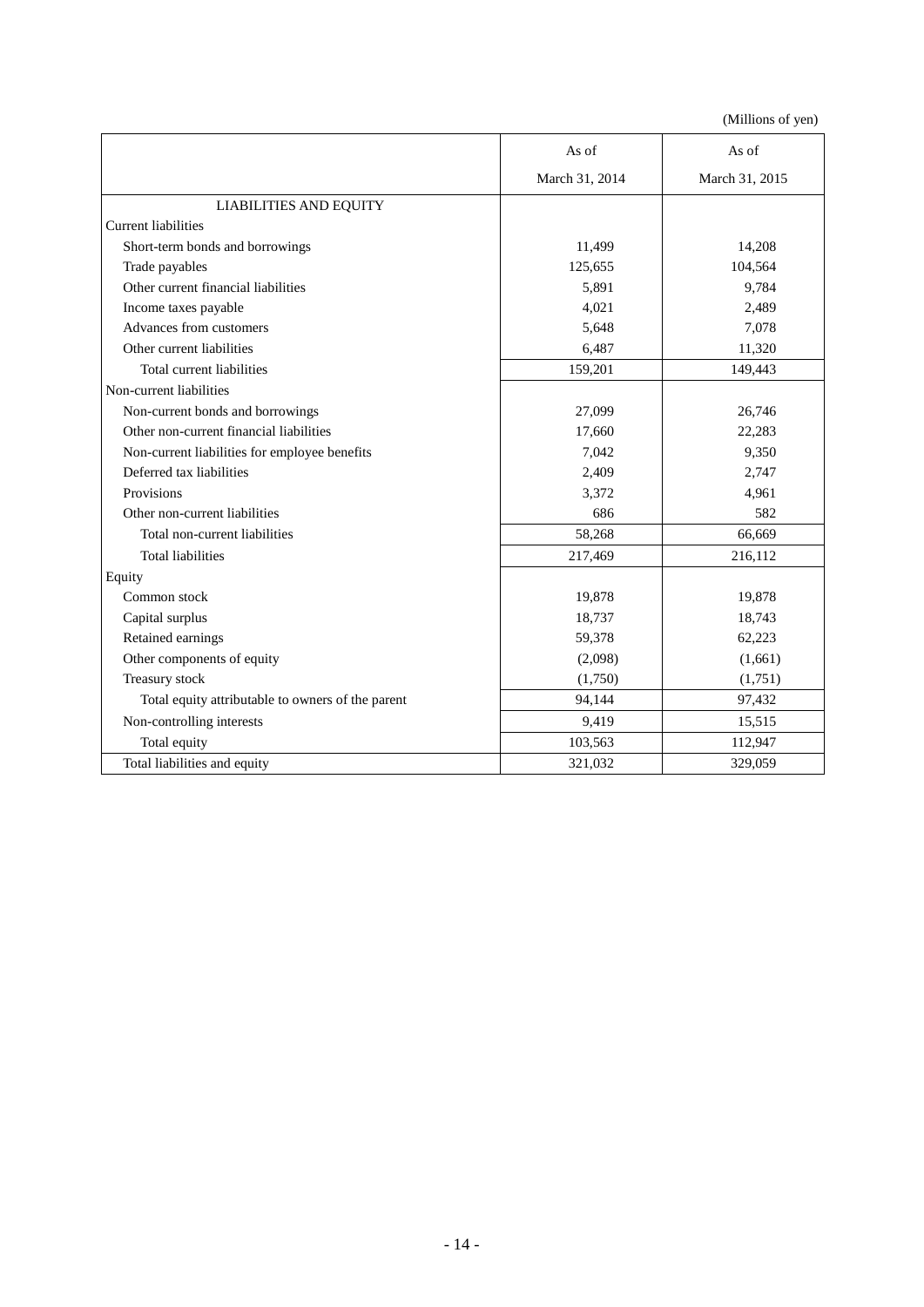## <span id="page-17-0"></span>**(2) Consolidated Statement of Comprehensive Income**

|                                                                             | Fiscal year ended | Fiscal year ended |
|-----------------------------------------------------------------------------|-------------------|-------------------|
|                                                                             | March 31, 2014    | March 31, 2015    |
| Revenue                                                                     | 966,044           | 936,841           |
| Cost of sales                                                               | (894, 445)        | (851, 121)        |
| Gross profit                                                                | 71,599            | 85,720            |
| Other expense                                                               |                   |                   |
| Selling, general and administrative expense                                 | (57, 862)         | (71, 184)         |
| Profit (loss) from tangible assets, intangible assets and goodwill          | (1,460)           | (1,825)           |
| Other $-$ net                                                               | (402)             | 389               |
| Total other expense                                                         | (59, 724)         | (72,620)          |
| Profit from operating activities                                            | 11,875            | 13,100            |
| Financial income and costs                                                  |                   |                   |
| Interest income                                                             | 22                | 53                |
| Dividends received                                                          | 248               | 236               |
| Interest expense                                                            | (721)             | (878)             |
| Other financial income and costs – net                                      | (5)               | 8                 |
| Total financial income and costs                                            | (456)             | (581)             |
| Share of profit (loss) of investments accounted for by the equity<br>method | 528               | (357)             |
| Profit from sale of investments in subsidiaries and associates              | 1,897             | (7)               |
| Profit before tax                                                           | 13,844            | 12,155            |
| Income tax expense                                                          | (5,794)           | (5,626)           |
| Profit                                                                      | 8,050             | 6,529             |
| Profit attributable to owners of the parent                                 | 7,124             | 5,503             |
| Profit attributable to non-controlling interests                            | 925               | 1,026             |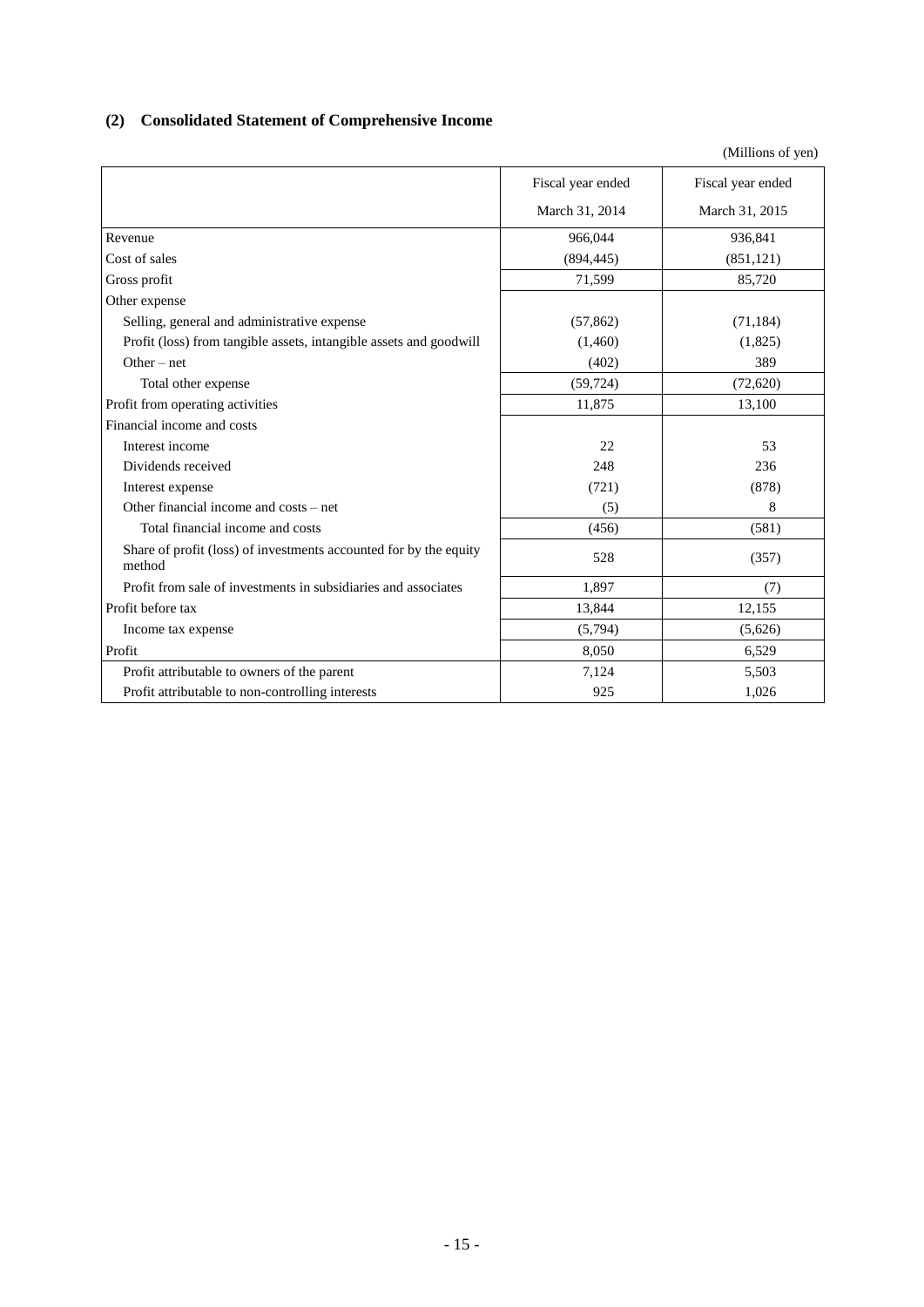(Millions of yen)

|                                                                                | Fiscal year ended | Fiscal year ended |
|--------------------------------------------------------------------------------|-------------------|-------------------|
|                                                                                | March 31, 2014    | March 31, 2015    |
| Other comprehensive income (net of tax effect)                                 |                   |                   |
| Items that will not be transferred to profit or loss                           |                   |                   |
| <b>FVTOCI</b> financial assets                                                 | 102               | 685               |
| Remeasurement of net defined pension liability                                 | 58                | 199               |
| Other comprehensive income in associates accounted for by the<br>equity method |                   | $\Omega$          |
| Items that may be transferred to profit or loss                                |                   |                   |
| Exchange differences on translating foreign operations                         | 21                | 83                |
| Cash flow hedges                                                               | (313)             | (463)             |
| Other comprehensive income in associates accounted for by the<br>equity method | 47                | 54                |
| Total other comprehensive income (net of tax effect)                           | (84)              | 558               |
| Comprehensive income                                                           | 7,965             | 7,087             |
| Comprehensive income attributable to owners of the parent                      | 7,040             | 5,880             |
| Comprehensive income attributable to non-controlling interests                 | 925               | 1,207             |

|                                                           |       | (Yen)                    |
|-----------------------------------------------------------|-------|--------------------------|
| Earnings per share (attributable to owners of the parent) |       |                          |
| Basic                                                     | 63.05 | 48.71                    |
| Diluted                                                   |       | $\overline{\phantom{a}}$ |

|                            |          | (Millions of yen) |
|----------------------------|----------|-------------------|
| Total trading transactions | ,506,606 | 1,373,393         |

(Note) Total trading transactions are presented in accordance with the Japanese accounting practices and represent the total amounts of transactions that the Company and its consolidated subsidiaries conducted as a party in contracts and for which they acted as an agent. This is the item voluntarily disclosed by the Company for investors' convenience and is not required to be disclosed under IFRSs.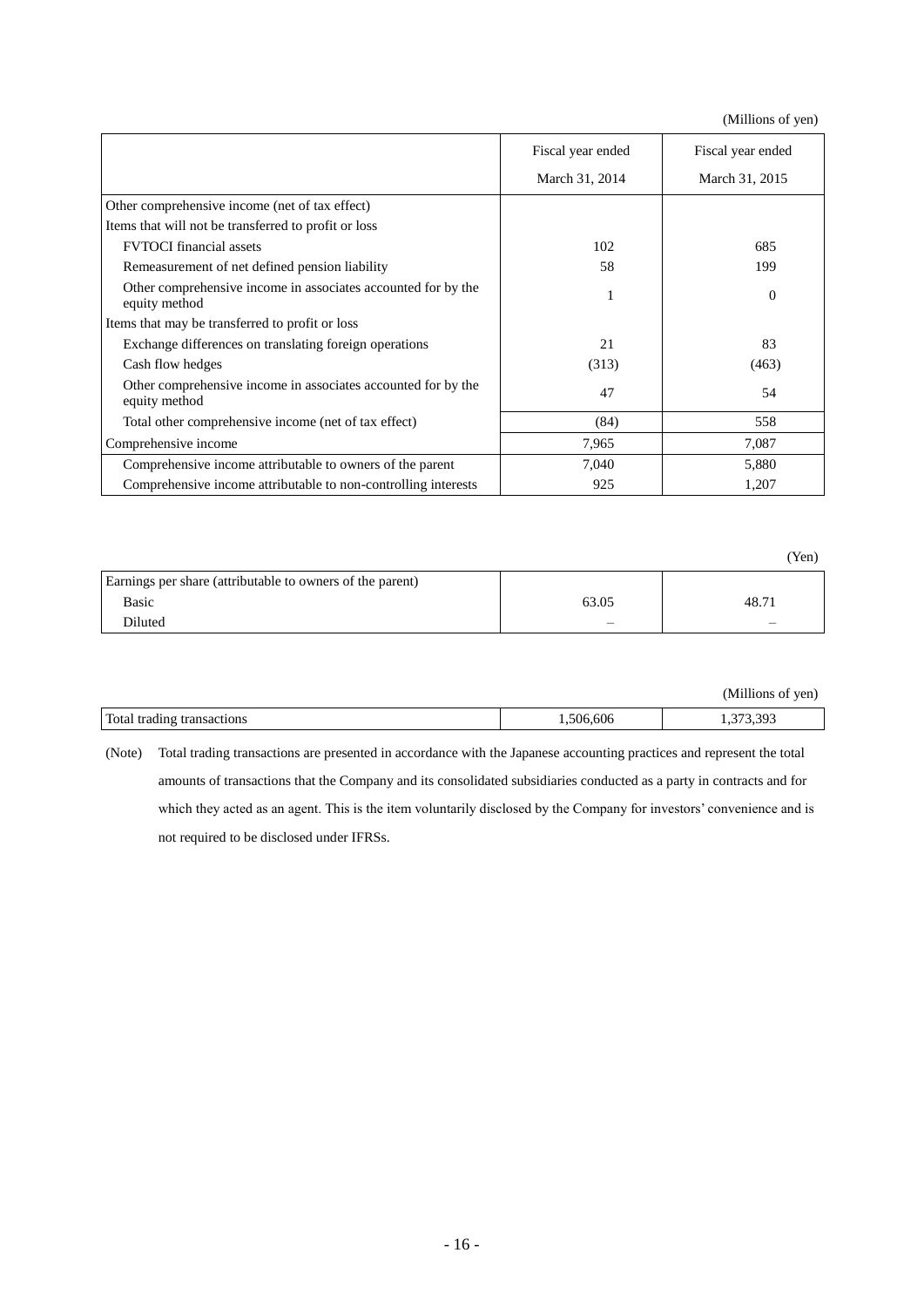## <span id="page-19-0"></span>**(3) Consolidated Statement of Changes in Equity**

|                                                                                | Fiscal year ended | Fiscal year ended |
|--------------------------------------------------------------------------------|-------------------|-------------------|
|                                                                                | March 31, 2014    | March 31, 2015    |
| Equity                                                                         |                   |                   |
| Common stock                                                                   |                   |                   |
| Balance at the beginning of the period                                         | 19,878            | 19,878            |
| Balance at the end of the period                                               | 19,878            | 19,878            |
| Capital surplus                                                                |                   |                   |
| Balance at the beginning of the period                                         | 18,737            | 18,737            |
| Net change in purchase of subsidiaries                                         |                   | 6                 |
| Balance at the end of the period                                               | 18,737            | 18,743            |
| Retained earnings                                                              |                   |                   |
| Balance at the beginning of the period                                         | 53,575            | 59,378            |
| Profit attributable to owners of the parent                                    | 7,124             | 5,503             |
| Transfer from other components of equity                                       | 487               | (60)              |
| Dividends paid to owners of the parent                                         | (1,808)           | (2,599)           |
| Balance at the end of the period                                               | 59,378            | 62,223            |
| Other components of equity                                                     |                   |                   |
| Balance at the beginning of the period                                         | (1,527)           | (2,098)           |
| Other comprehensive income attributable to owners of the<br>parent             | (84)              | 377               |
| Transfer to retained earnings                                                  | (487)             | 60                |
| Balance at the end of the period                                               | (2,098)           | 1,661             |
| Treasury stock                                                                 |                   |                   |
| Balance at the beginning of the period                                         | (1,750)           | (1,750)           |
| Purchase and disposal of treasury stock                                        | (1)               | (1)               |
| Balance at the end of the period                                               | (1,750)           | (1,751)           |
| Total equity attributable to owners of the parent                              | 94,144            | 97,432            |
| Non-controlling interests                                                      |                   |                   |
| Balance at the beginning of the period                                         | 8,175             | 9,419             |
| Profit attributable to non-controlling interests                               | 925               | 1,026             |
| Other comprehensive income attributable to non-controlling<br>interests        | $\theta$          | 181               |
| Dividends paid to non-controlling interests                                    | (175)             | (215)             |
| Changes due to additional acquisition and sale of interests in<br>subsidiaries | 494               | 5,105             |
| Balance at the end of the period                                               | 9,419             | 15,515            |
| Total equity                                                                   | 103,563           | 112,947           |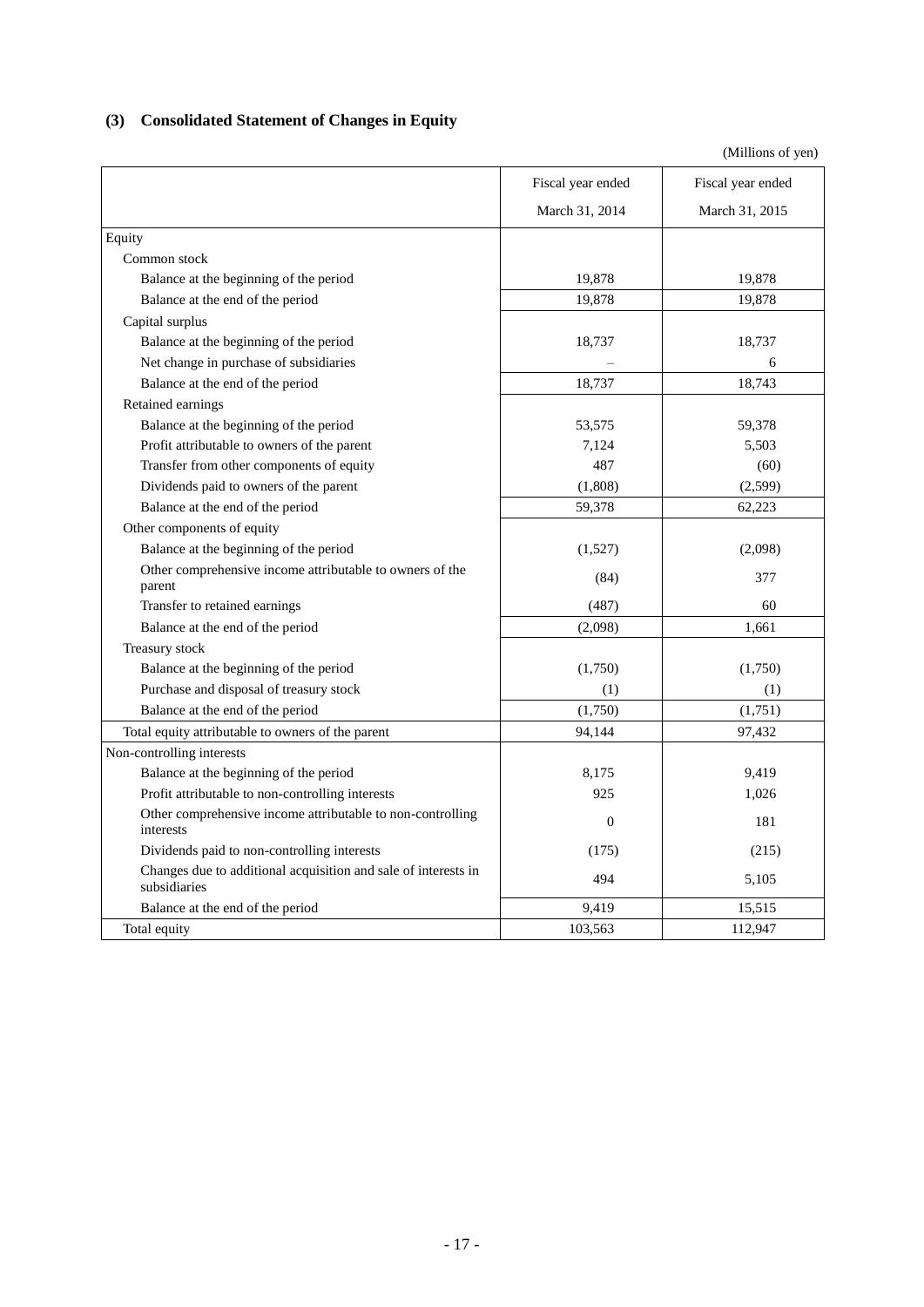## <span id="page-20-0"></span>**(4) Consolidated Statement of Cash Flows**

|                                                                                   | Fiscal year ended | Fiscal year ended |
|-----------------------------------------------------------------------------------|-------------------|-------------------|
|                                                                                   | March 31, 2014    | March 31, 2015    |
| Cash flows from operating activities                                              |                   |                   |
| Profit before tax                                                                 | 13,844            | 12,155            |
| Depreciation and amortization                                                     | 10,226            | 10,535            |
| Loss from tangible assets, intangible assets and goodwill                         | 1,460             | 1,825             |
| Financial income and costs                                                        | 456               | 581               |
| Share of loss (profit) of investments accounted for by the equity<br>method       | (528)             | 357               |
| Loss (profit) from sale of investments in subsidiaries and<br>associates          | (1,897)           | 7                 |
| Decrease (increase) in trade receivables                                          | (4,098)           | 42,785            |
| Decrease (increase) in inventories                                                | (129)             | 1,944             |
| Increase (decrease) in trade payables                                             | 1,309             | (31, 493)         |
| Other $-$ net                                                                     | 3,186             | 2,426             |
| Interest and dividends received                                                   | 440               | 513               |
| Interest expense                                                                  | (614)             | (747)             |
| Income taxes paid                                                                 | (6,125)           | (6, 552)          |
| Net cash flows provided by operating activities                                   | 17,530            | 34,336            |
| Cash flows from investing activities                                              |                   |                   |
| Purchase of investments accounted for by the equity method                        | $\mathbf{0}$      | (5,363)           |
| Proceeds from sales of investments accounted for by the equity<br>method          | 2,397             | 2                 |
| Purchase of investments                                                           | (917)             | (598)             |
| Proceeds from sales of investments                                                | 2,830             | 972               |
| Acquisition of subsidiaries, net of cash acquired                                 | (1,426)           | (2,430)           |
| Payment for loans receivable                                                      | (1,958)           | (2,903)           |
| Collection of loans receivable                                                    | 1,190             | 2,987             |
| Payments for purchase of property, plant and equipment and<br>investment property | (15, 105)         | (14, 054)         |
| Proceeds from sales of property, plant and equipment and<br>investment property   | 1,704             | 1,495             |
| Purchase of intangible assets                                                     | (1, 385)          | (1,857)           |
| Proceeds from sales of intangible assets                                          | 114               | 82                |
| Other $-$ net                                                                     |                   | 1,257             |
| Net cash flows used in investing activities                                       | (12, 556)         | (20, 410)         |
| Cash flows from financing activities                                              |                   |                   |
| Proceeds from bonds and borrowings                                                | 992               | 5,058             |
| Repayments of bonds and borrowings                                                | (7, 872)          | (4,041)           |
| Net increase in short-term borrowings                                             | 5                 | (9, 840)          |
| Capital transactions with non-controlling interests                               |                   | (478)             |
| Dividends paid to owners of the parent                                            | (1,808)           | (2,599)           |
| Dividends paid to non-controlling interests                                       | (175)             | (215)             |
| Other $-$ net                                                                     | (1)               | $\mathbf{0}$      |
| Net cash flows used in financing activities                                       | (8, 859)          | (12, 115)         |
| Increase (decrease) in cash and cash equivalents                                  | (3,885)           | 1,811             |
| Cash and cash equivalents at the beginning of the period                          | 18,062            | 14,251            |
| Effect of exchange rate changes on cash and cash equivalents                      | 74                | 122               |
| Cash and cash equivalents at the end of the period                                | 14,251            | 16,184            |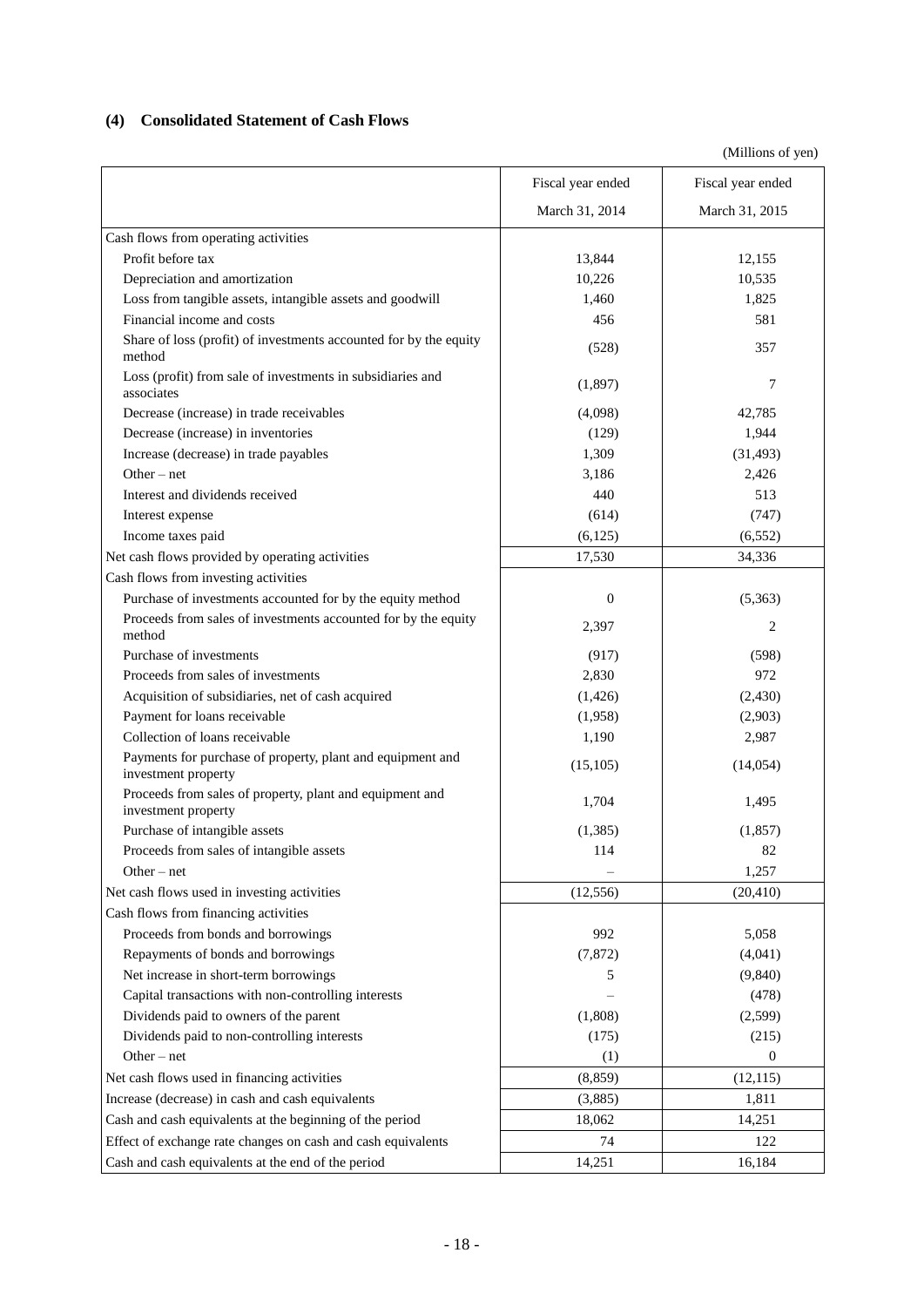#### <span id="page-21-0"></span>**(5) Notes to Consolidated Financial Statements**

#### <span id="page-21-1"></span>**Business Combinations**

(Acquisition of shares of Osaka Car Life Group Co., Ltd.)

Following a resolution at a Board of Directors' meeting held on April 17, 2014 to acquire 200 issued shares (51.95% of the total number of issued shares) of Osaka Car Life Group Co., Ltd. ("OCG"), which owns subsidiaries including Nissan Osaka Sales Co., Ltd., thereby making it into a subsidiary, the Company concluded a share transfer agreement with NMC 2007 Investment Limited Partnership as of the same date and acquired the shares for ¥6,000 million on May 27, 2014. The aim of this acquisition of shares is for the Company's Car-Life Division to extend its reach beyond sales of fuel among others and the operation of Car-Life Stations by making a full-scale entry into the automobile-related business. In this way, the move will contribute to the division's aims of "strengthening the Car-Life value chain" and ―increasing added value across the entire value chain.‖ Organically combining the business assets of OCG and the Company will further enhance the existing business base of the Company, which primarily includes fuel sales. Moreover, the Company will also pursue synergies to propose new value for customers' motoring lifestyles.

(1) The fair values of consideration paid, assets acquired and liabilities assumed, and non-controlling interests as of the acquisition date are shown below:

(Millions of yen)

| Item                                                   | Amount    |
|--------------------------------------------------------|-----------|
| Fair value of consideration paid (Notes 1 and 2)       | 6,000     |
| Fair value of non-controlling interests                | 5,550     |
| Total                                                  | 11,550    |
| Fair value of assets acquired and liabilities assumed  |           |
| Current assets                                         | 16,915    |
| Non-current assets                                     | 30,789    |
| <b>Current liabilities</b>                             | (24,513)  |
| Non-current liabilities                                | (11, 641) |
| Net assets                                             | 11,550    |
| (Notes) 1. The consideration paid was settled in cash. |           |
| 2. There is no contingent consideration.               |           |
|                                                        |           |

The fair values of assets acquired and liabilities assumed and non-controlling interests were determined comprehensively taking into account the financial and assets conditions reviewed through due diligence by a third party, assessment of corporate value by a financial advisor and other factors.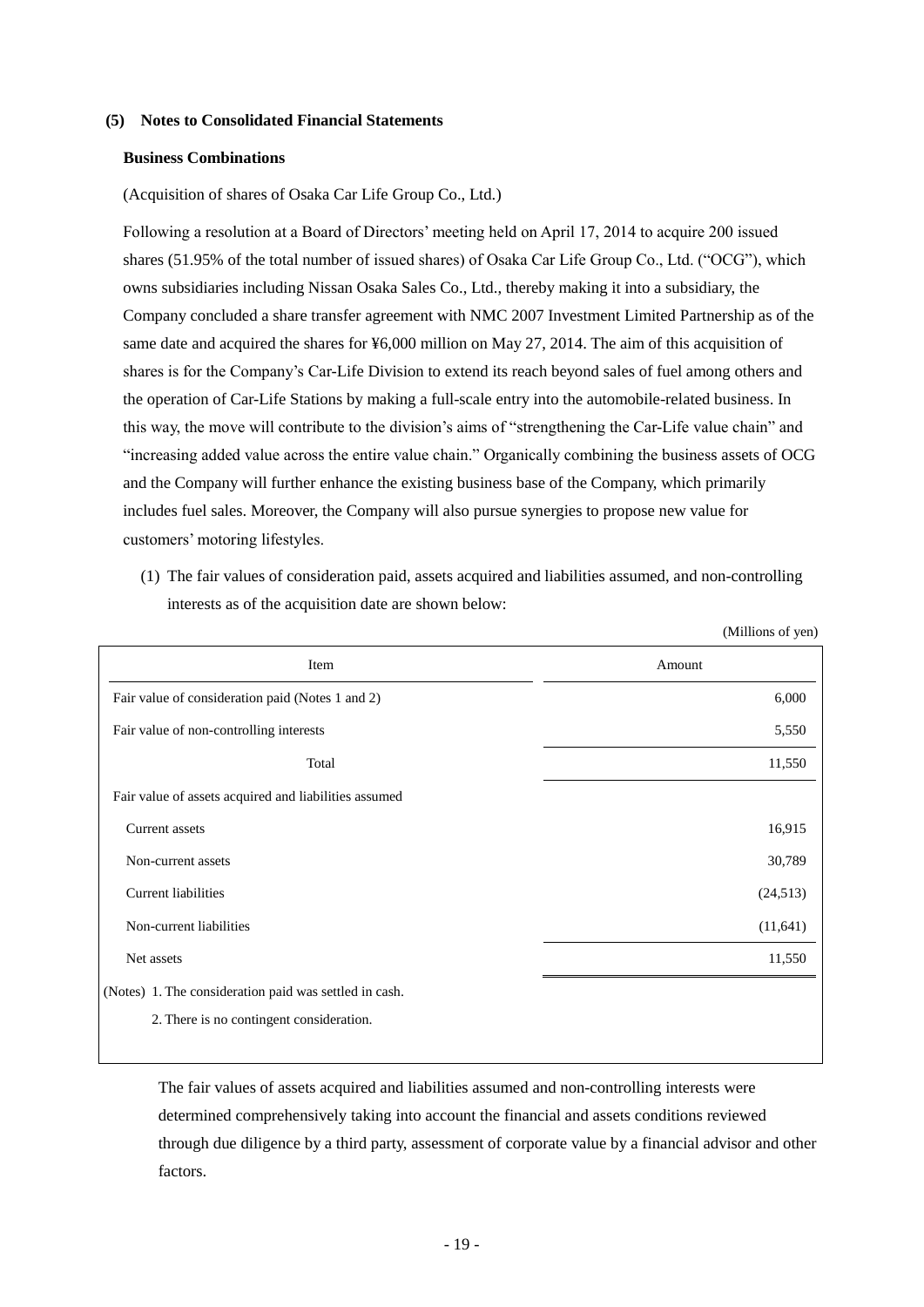Acquisition-related costs of ¥97 million for this business combination were recorded in selling, general and administrative expense.

(2) Performance from the acquisition date

Operating results of Osaka Car Life Group Co., Ltd. and its subsidiaries from the acquisition date, which are included in the condensed quarterly consolidated statement of comprehensive income for the fiscal year ended March 31, 2015, are shown below:

| (Millions of yen) |  |
|-------------------|--|
|-------------------|--|

| Item                                                       | Osaka Car Life Group Co., Ltd. and its subsidiaries |
|------------------------------------------------------------|-----------------------------------------------------|
| Revenue                                                    | 82,581                                              |
| Profit for the period                                      | 818                                                 |
| Profit for the period attributable to owners of the parent | 425                                                 |

## (3) Pro forma information

Pro forma information (unaudited information) in the case of assuming that the business combination of Osaka Car Life Group Co., Ltd. and its subsidiaries had been carried out on April 1, 2014, the beginning of the current fiscal year, is omitted, because the approximate amount of this impact is insignificant.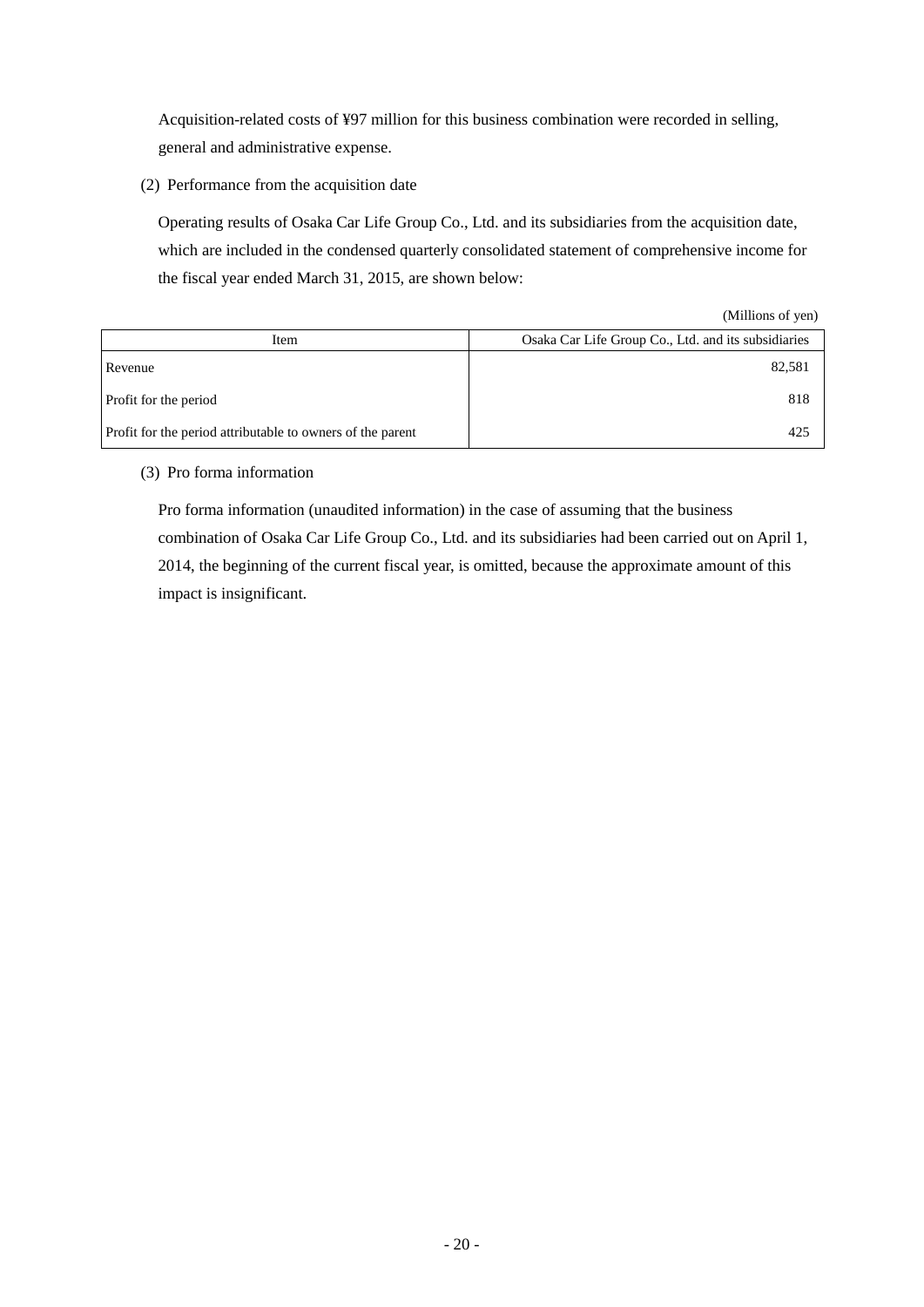#### <span id="page-23-0"></span>**Segment Information**

#### i) Outline of Reportable Segments

The reportable segments of the Group are components of the Group whose separate financial information is available. These segments are periodically evaluated by the Board of Directors in deciding how to allocate management resources and in assessing performance.

The Group has adopted the business division system. Each business division plans strategies for each category of target customers and markets and develops business activities. The Group has four reportable segments that correspond to the business divisions, namely the "Home-Life Division," "Car-Life Division," "Power & Utility Division" and "Energy Trade Division."

#### Home-Life Division:

Sales and services of LP gas, high-pressure gas, gas equipment (combustion equipment, kitchen equipment, air-conditioning equipment, and household equipment, etc.), and new energy equipment (photovoltaic power generation systems, fuel cells, etc.), pressure resistance inspecting, and other household living-related products and goods.

#### Car-Life Division:

Consumer sales and services, mainly at Car-Life Stations, including gasoline, light diesel oil, kerosene, heavy fuel oil, lubricants, car, car-related products, car-related services including car inspection, maintenance, and car rental services.

#### Power & Utility Division:

Electricity and steam supply business (power and steam); heat supply business and sales of LNG (Liquefied Natural Gas)

#### Energy Trade Division:

Industrial energy and material supplies, sales of asphalt, high-grade urea solution (AdBlue), sales of marine fuels and lubricants, imports and exports of petroleum products, regulation of supply of and demand for petroleum products in Japan, chartering and operation of tankers, and logistics services for petroleum storage tanks and facilities.

#### Other Business Division:

Overseas project business development and promotion, etc.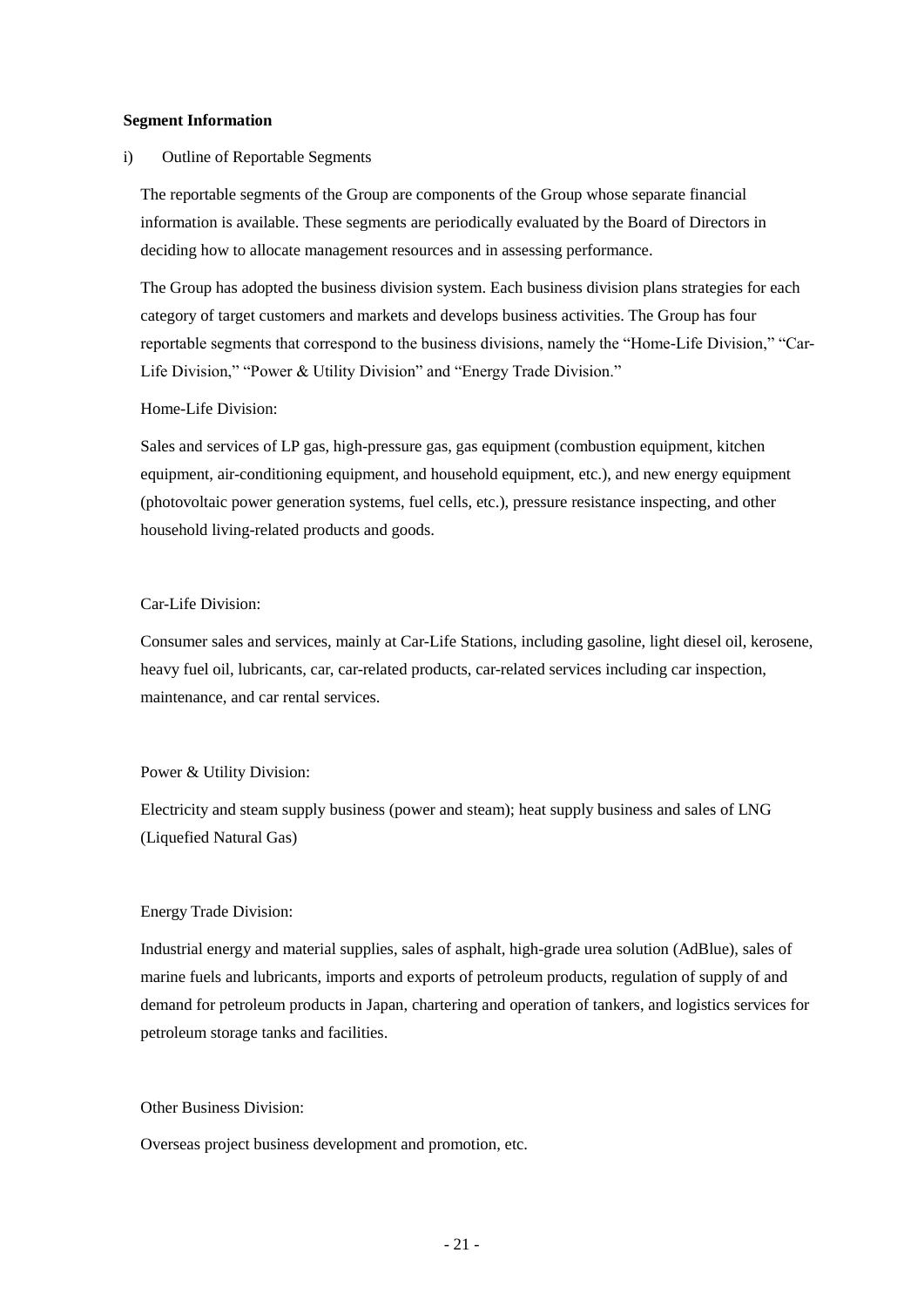From the period of the first three months ending June 30, 2015, we changed the name of the Total Home-Life Division to Home-Life Division. For the segment information for the previous consolidated fiscal year, the name after the change is indicated.

In addition, in the report segment we formerly used numbers based on income before income tax as income, this time in the medium-term business plan, profit related to operating activities and profit attributable to owners of the parent is used as the target number in the quantitative plan, therefore, from this consolidated fiscal year, the extent of profit attributable to owners of the parent is indicated.

In the same way, in the segment information for the previous consolidated fiscal year as well, the extent of profit attributable to owners of the parent is indicated.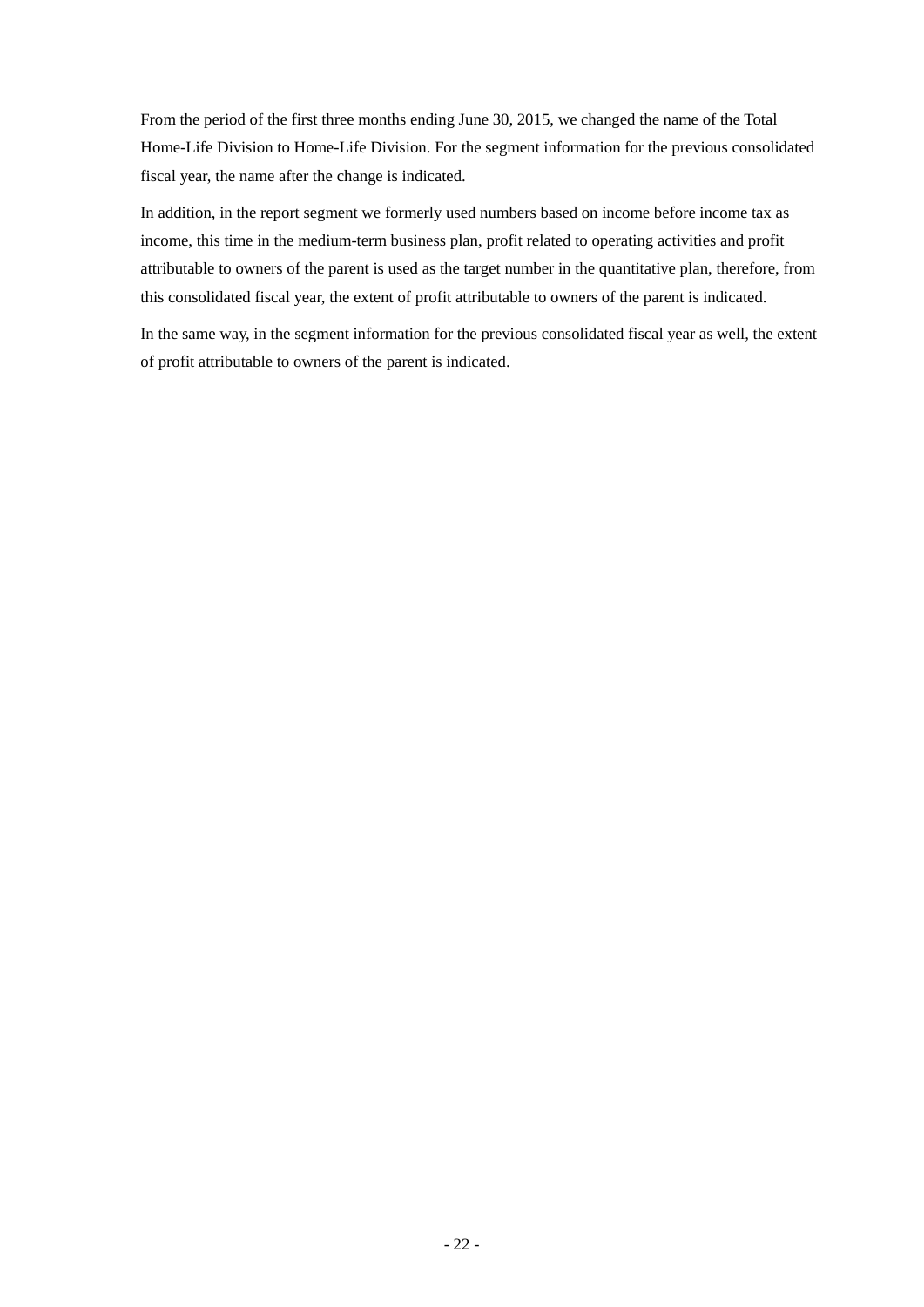## ii) Information on Reportable Segments

## For the fiscal year ended March 31, 2014

|                                                                                     | Reportable segment |          |                          |                 |           |       |           |                   |                   |
|-------------------------------------------------------------------------------------|--------------------|----------|--------------------------|-----------------|-----------|-------|-----------|-------------------|-------------------|
|                                                                                     | Home-Life          | Car-Life | Power &<br>Utility       | Energy<br>Trade | Total     | Other | Total     | Adjustment        | Consolidat-<br>ed |
| Revenue                                                                             |                    |          |                          |                 |           |       |           |                   |                   |
| Revenue from<br>external customers                                                  | 122,503            | 572,879  | 33,117                   | 237,461         | 965,960   | 84    | 966,044   |                   | 966,044           |
| Intersegment<br>revenue                                                             | 657                | 12,725   | $\overline{\phantom{0}}$ | 252             | 13,634    | 184   | 13,818    | (13, 818)         |                   |
| Total revenue                                                                       | 123,160            | 585,604  | 33,117                   | 237,713         | 979,594   | 268   | 979,862   | (13, 818)         | 966,044           |
| Gross profit                                                                        | 27,250             | 31,292   | 5,359                    | 7,620           | 71,521    | 78    | 71,599    | $\qquad \qquad -$ | 71,599            |
| Selling, general<br>and administrative<br>expense                                   | (22, 442)          | (28,035) | (2, 392)                 | (4,925)         | (57, 794) | (68)  | (57, 862) | (0)               | (57, 862)         |
| Profit (loss) from<br>tangible assets,<br>intangible assets and<br>goodwill         | (17)               | (810)    | (680)                    | (102)           | (1,609)   | (1)   | (1,610)   | 150               | (1,460)           |
| Other profit (loss)                                                                 | 229                | (19)     | 72                       | (342)           | (60)      | (10)  | (70)      | (332)             | (402)             |
| Profit from<br>operating activities                                                 | 5,020              | 2,428    | 2,359                    | 2,251           | 12,058    | (1)   | 12,057    | (182)             | 11,875            |
| Financial income<br>and costs                                                       | 31                 | (181)    | (102)                    | (242)           | (494)     | (3)   | (497)     | 41                | (456)             |
| Share of profit<br>(loss) of<br>investments<br>accounted for using<br>equity method | 538                | $17\,$   | (14)                     | 8               | 549       |       | 549       | (21)              | 528               |
| Profit from sales of<br>investments in<br>subsidiaries and<br>associates            |                    |          | 1,897                    |                 | 1,897     |       | 1,897     |                   | 1,897             |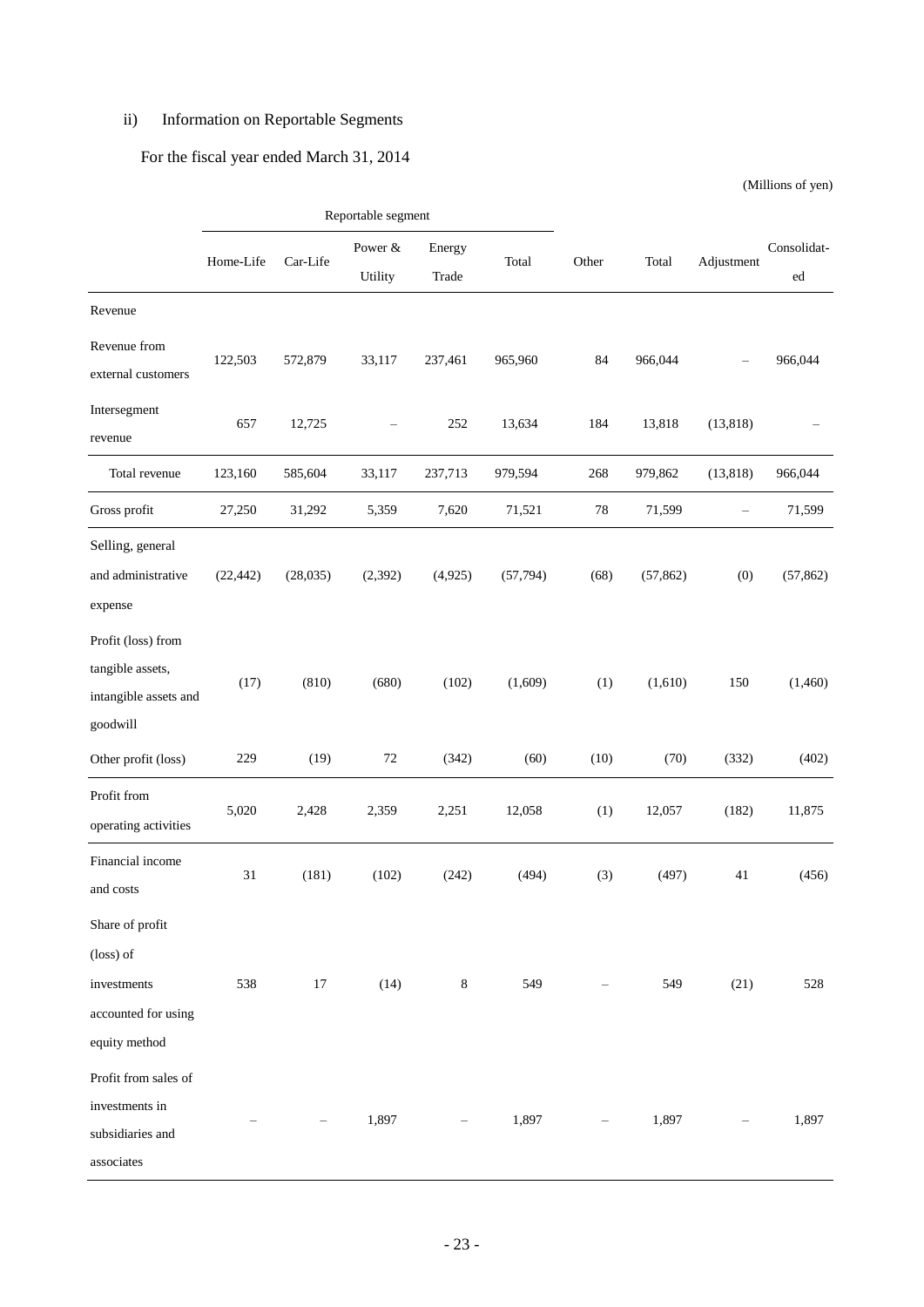| Profit before tax                                    | 5,589   | 2,264   | 4,140   | 2,017   | 14,010    | (4)               | 14,006    | (162)  | 13,844    |
|------------------------------------------------------|---------|---------|---------|---------|-----------|-------------------|-----------|--------|-----------|
| Profit attributable to<br>owners of the parent       | 2,825   | 1,135   | 2,434   | 1,201   | 7,595     | (5)               | 7,590     | (466)  | 7,124     |
| Other items                                          |         |         |         |         |           |                   |           |        |           |
| Depreciation and<br>amortization<br>expense          | (2,887) | (2,810) | (3,239) | (760)   | (9,696)   | (8)               | (9,704)   | (522)  | (10, 226) |
| Impairment loss                                      | (70)    | (740)   | (283)   | (80)    | (1,173)   | $\qquad \qquad -$ | (1,173)   | (190)  | (1, 363)  |
| Total assets                                         | 64,293  | 99,405  | 44,759  | 93,256  | 301,713   | 694               | 302,407   | 18,625 | 321,032   |
| Investments<br>accounted for by the<br>equity method | 4,718   | 107     | 549     | 100     | 5,474     |                   | 5,474     | 453    | 5,927     |
| Capital expenditures                                 | 2,865   | 2,976   | 8,807   | 955     | 15,603    | $\qquad \qquad -$ | 15,603    | 887    | 16,490    |
| Net sales                                            | 126,846 | 612,259 | 36,438  | 730,505 | 1,506,048 | 558               | 1,506,606 |        | 1,506,606 |

(Note) Intersegment transactions have been conducted at ordinary transaction prices.

The adjustment of ¥ (466) million to profit attributable to owners of the parent represents corporate profit (loss) not allocated to reportable segments.

The adjustment of ¥18,625 million to total assets represents corporate profit (loss) not allocated to reportable segments.

―Total trading transactions‖ is an item voluntarily disclosed by the Company and represents the amount of net sales in accordance with Japanese accounting practices.

For the fiscal year ended March 31, 2015

|                    | Reportable segment |          |                                     |         |         |            |                   |                          |         |
|--------------------|--------------------|----------|-------------------------------------|---------|---------|------------|-------------------|--------------------------|---------|
|                    | Home-Life          | Car-Life | Power &<br>Energy<br>Total<br>Other |         | Total   | Adjustment | Consolidat-<br>ed |                          |         |
|                    |                    |          | Utility                             | Trade   |         |            |                   |                          |         |
| Revenue            |                    |          |                                     |         |         |            |                   |                          |         |
| Revenue from       | 107,276            | 599,550  | 34,746                              | 195,171 | 936,743 | 98         | 936,841           |                          | 936,841 |
| external customers |                    |          |                                     |         |         |            |                   | $\overline{\phantom{m}}$ |         |
| Intersegment       |                    |          |                                     |         |         |            |                   |                          |         |
| revenue            | 633                | 2,654    | $\overline{\phantom{m}}$            | 759     | 4,046   | 190        | 4,236             | (4,236)                  |         |
| Total revenue      | 107,909            | 602,204  | 34,746                              | 195,930 | 940,789 | 288        | 941,077           | (4,236)                  | 936,841 |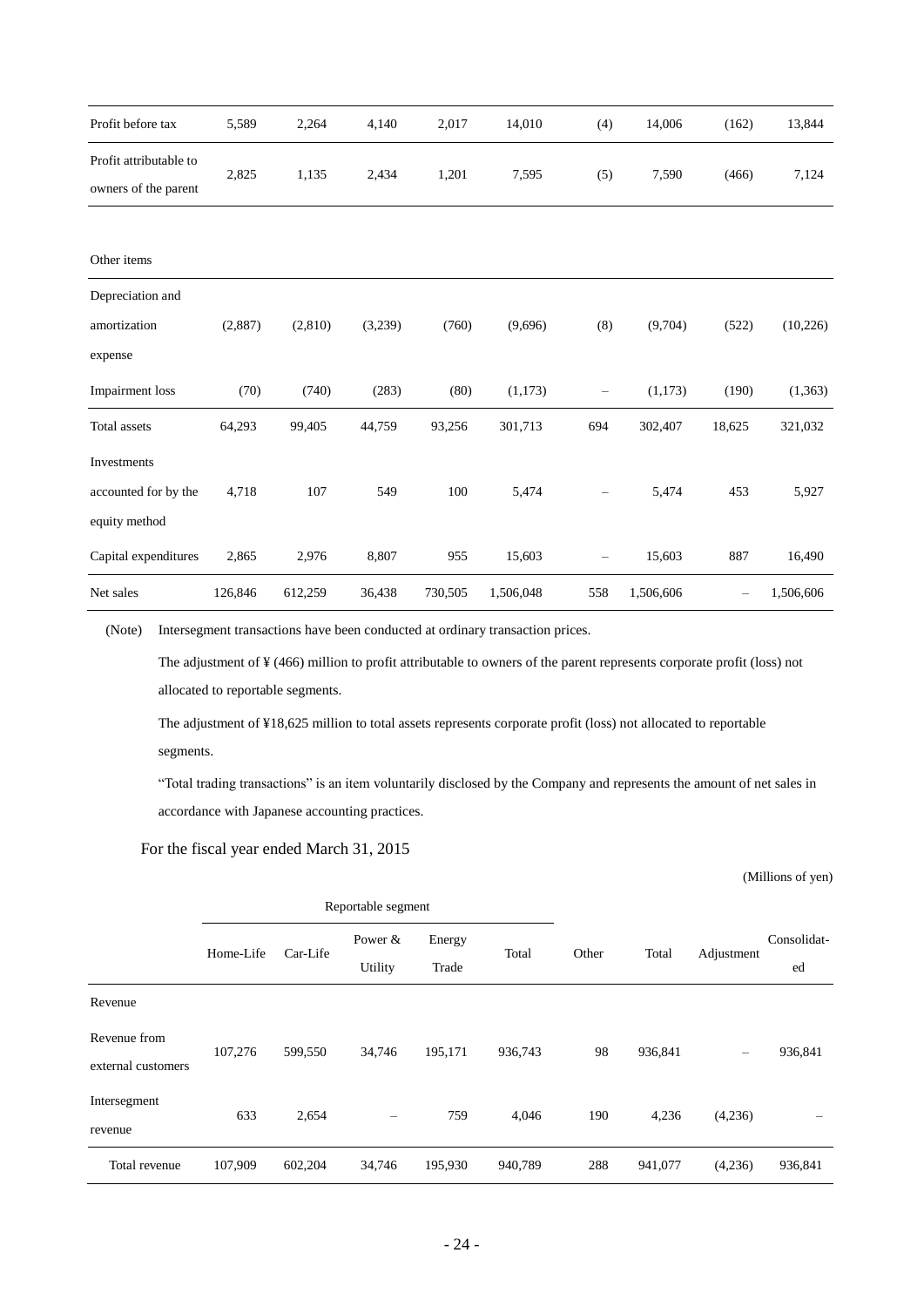| Gross profit                                                                         | 24,922    | 47,218   | 5,570    | 7,911    | 85,621    | 99                | 85,720    |              | 85,720    |
|--------------------------------------------------------------------------------------|-----------|----------|----------|----------|-----------|-------------------|-----------|--------------|-----------|
| Selling, general<br>and administrative<br>expense                                    | (22, 276) | (41,666) | (2, 425) | (4, 858) | (71, 225) | (58)              | (71, 283) | 99           | (71, 184) |
| Profit (loss) from<br>tangible assets,<br>intangible assets and<br>goodwill          | 28        | (1, 186) | (491)    | (72)     | (1,721)   | (0)               | (1,721)   | (104)        | (1,825)   |
| Other profit (loss)                                                                  | 209       | 144      | 356      | (317)    | 392       | (9)               | 383       | 6            | 389       |
| Profit from<br>operating activities                                                  | 2,883     | 4,510    | 3,010    | 2,664    | 13,067    | $32\,$            | 13,099    | $\mathbf{1}$ | 13,100    |
| Financial income<br>and costs                                                        | 56        | (450)    | (138)    | (83)     | (615)     | (3)               | (618)     | 37           | (581)     |
| Share of profit<br>(loss) of<br>investments<br>accounted for by the<br>equity method | (256)     | 13       | (112)    | 4        | (351)     |                   | (351)     | (6)          | (357)     |
| Profit from sales of<br>investments in<br>subsidiaries and<br>associates             | (7)       |          |          |          | (7)       |                   | (7)       |              | (7)       |
| Profit before tax                                                                    | 2,676     | 4,073    | 2,760    | 2,585    | 12,094    | 29                | 12,123    | 32           | 12,155    |
| Profit attributable to<br>owners of the parent                                       | 931       | 1,450    | 1,671    | 1,581    | 5,633     | (3)               | 5,630     | (127)        | 5,503     |
| Other items                                                                          |           |          |          |          |           |                   |           |              |           |
| Depreciation and<br>amortization<br>expense                                          | (3,375)   | (2,942)  | (3,086)  | (627)    | (10,030)  | (4)               | (10,034)  | (501)        | (10, 535) |
| Impairment loss                                                                      | (46)      | (1, 314) | (201)    | (15)     | (1,576)   | $\qquad \qquad -$ | (1,576)   | (104)        | (1,680)   |
| Total assets                                                                         | 61,069    | 131,256  | 55,720   | 66,839   | 314,884   | $\sqrt{2}$        | 314,886   | 14,173       | 329,059   |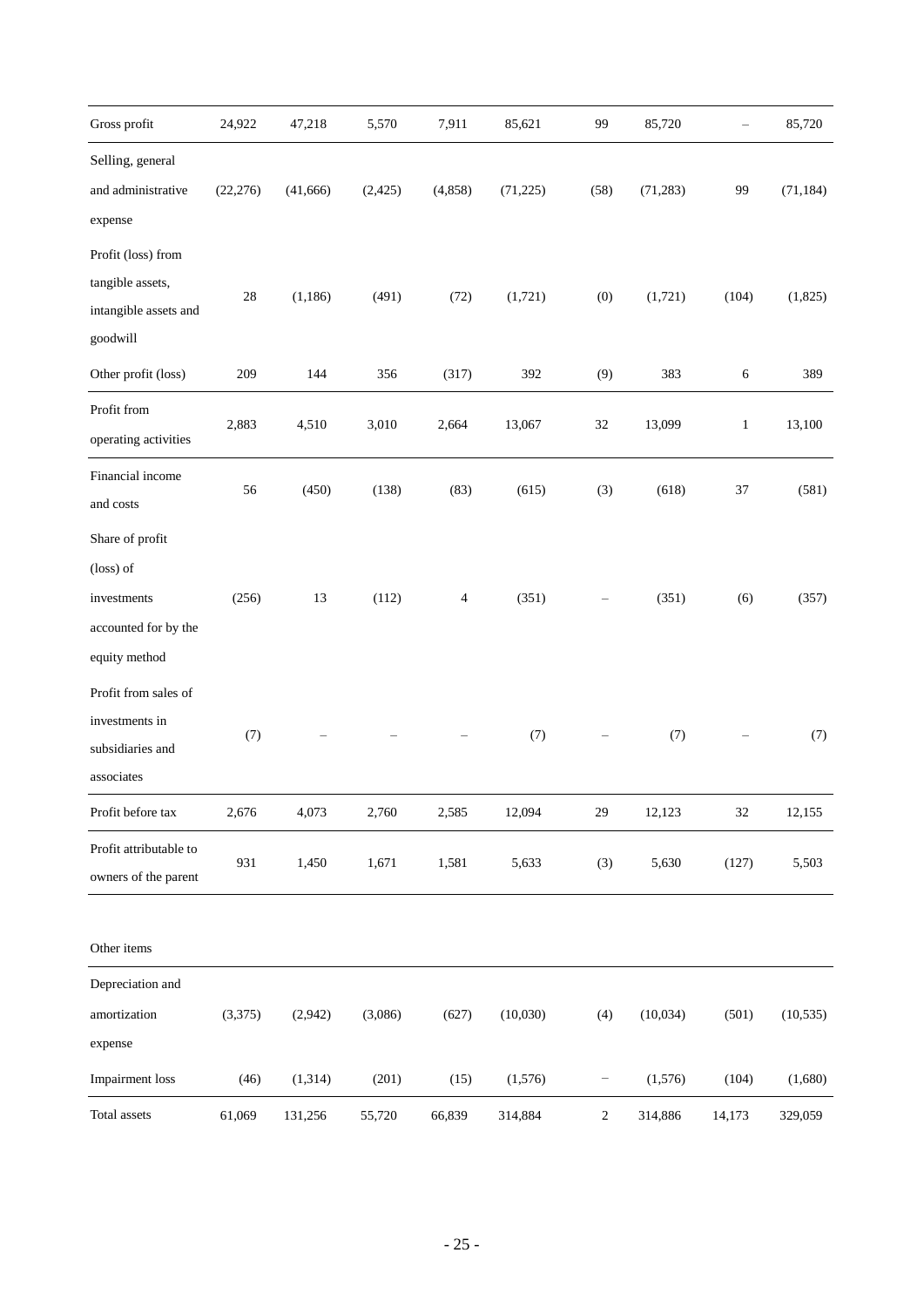| Investments          |         |         |        |         |           |     |           |     |           |
|----------------------|---------|---------|--------|---------|-----------|-----|-----------|-----|-----------|
| accounted for by the | 6,722   | 179     | 3,080  | 102     | 10,083    | -   | 10.083    | 468 | 10,551    |
| equity method        |         |         |        |         |           |     |           |     |           |
| Capital expenditures | 3,897   | 2,438   | 8,750  | 623     | 15,708    | 12  | 15.720    | 191 | 15,911    |
| Net sales            | 111,588 | 638,848 | 38,743 | 584,078 | 1,373,257 | 136 | 1,373,393 | —   | 1,373,393 |

(Note) Intersegment transactions have been conducted at ordinary transaction prices.

The adjustment of ¥ (127) million to profit attributable to owners of the parent represents corporate profit (loss) not allocated to reportable segments.

The adjustment of ¥14,173 million to total assets represents corporate profit (loss) not allocated to reportable segments.

―Total trading transactions‖ is an item voluntarily disclosed by the Company and represents the amount of net sales in accordance with Japanese accounting practices.